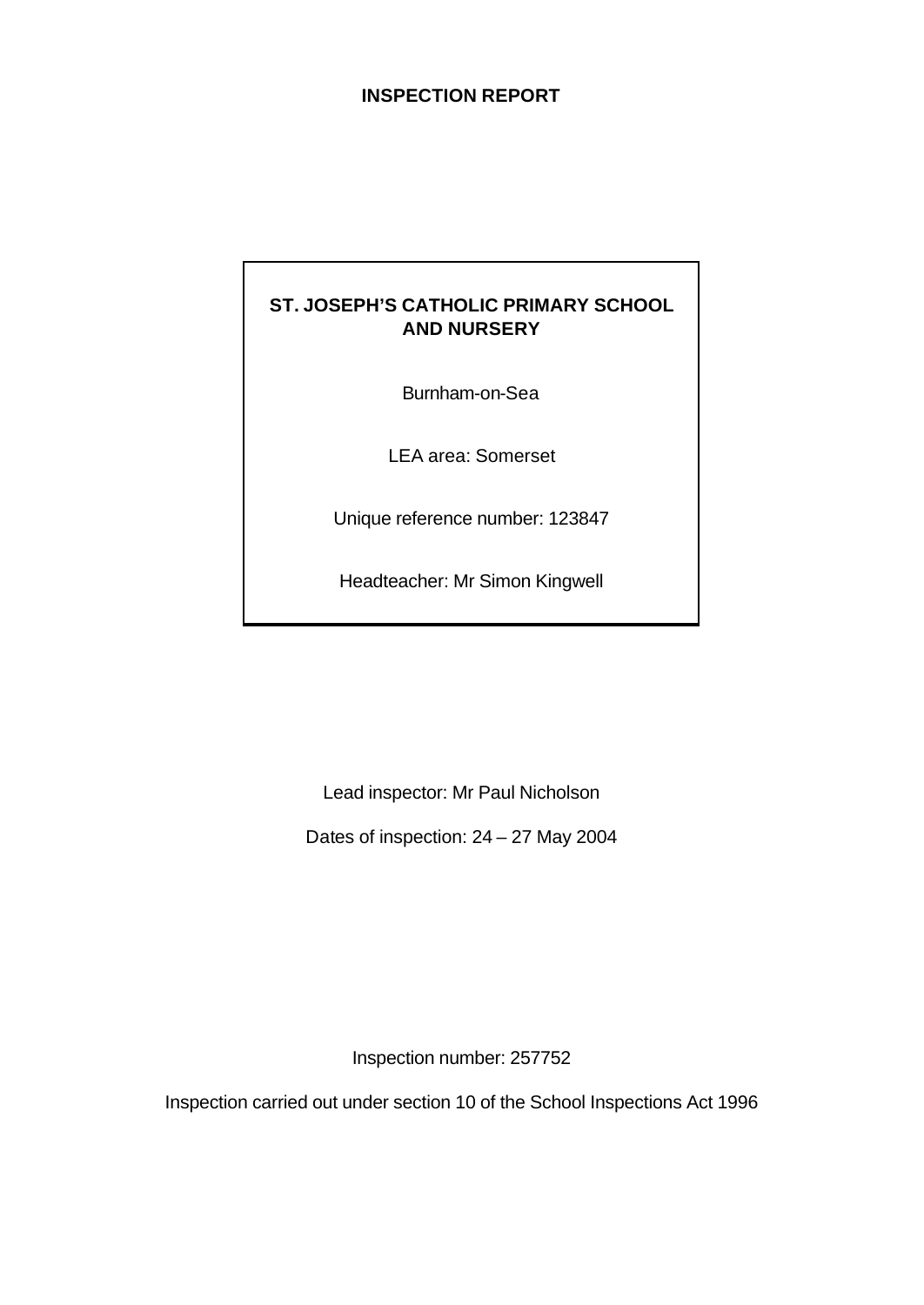### © Crown copyright 2004

This report may be reproduced in whole or in part for non-commercial educational purposes, provided that all extracts quoted are reproduced verbatim without adaptation and on condition that the source and date thereof are stated.

Further copies of this report are obtainable from the school. Under the School Inspections Act 1996, the school must provide a copy of this report and/or its summary free of charge to certain categories of people. A charge not exceeding the full cost of reproduction may be made for any other copies supplied.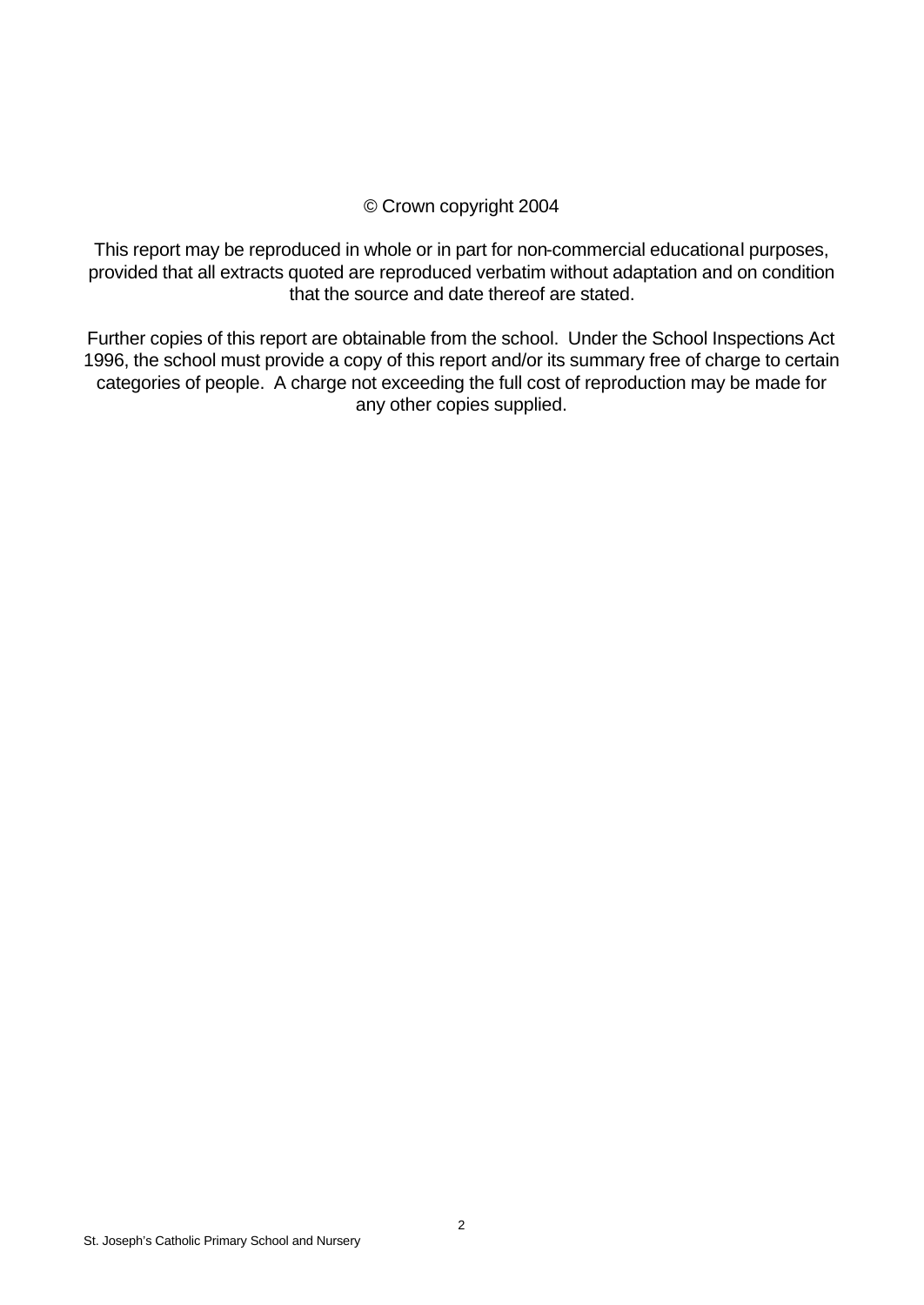### **INFORMATION ABOUT THE SCHOOL**

| Type of school:                                       | Primary                                       |  |  |
|-------------------------------------------------------|-----------------------------------------------|--|--|
| School category:                                      | Voluntary aided <sup>1</sup>                  |  |  |
| Age range of pupils:                                  | 3 to 11 years                                 |  |  |
| Gender of pupils:                                     | Mixed                                         |  |  |
| Number on roll:                                       | 231 plus 37 part-time children in the nursery |  |  |
| School address:                                       | <b>Oxford Street</b><br>Burnham-on-Sea        |  |  |
| Postcode:                                             | Somerset<br><b>TA8 1LG</b>                    |  |  |
| Telephone number:                                     | 01278 784641                                  |  |  |
| Fax number:                                           | 01278 790043                                  |  |  |
| Appropriate authority:<br>Name of chair of governors: | Governing body<br>Father T Barry              |  |  |
| οf<br>previous<br>Date                                | September 1998                                |  |  |

inspection:

### **CHARACTERISTICS OF THE SCHOOL**

St. Joseph's is a large voluntary aided Catholic primary school situated in Burnham-on-Sea. It is a popular school that serves an area with a mixture of privately owned and rented homes. Currently there are 231 pupils (119 boys and 112 girls) on roll aged 4 to 11 years, plus 37 children who attend the nursery part-time. When children enter the school their attainment varies widely but overall is similar to that expected for their age. Almost all of the pupils are of white British origin. None speaks English as an additional language. A quarter of pupils is known to be eligible for free school meals, which is similar to the national average. The proportion of pupils identified as having special educational needs is close to the national average. None has a Statement of Special Educational Needs. The proportion of pupils who join or leave the school other than at the usual times of first admission or transfer to secondary school is below that found nationally.

<sup>&</sup>lt;sup>1</sup> Because the school is a voluntary aided Catholic school the inspection of religious education and collective worship is carried out under Section 23 of the Schools Inspections Act 1996 (Denominational Education) by the inspector approved by the diocese and appointed by the governing body.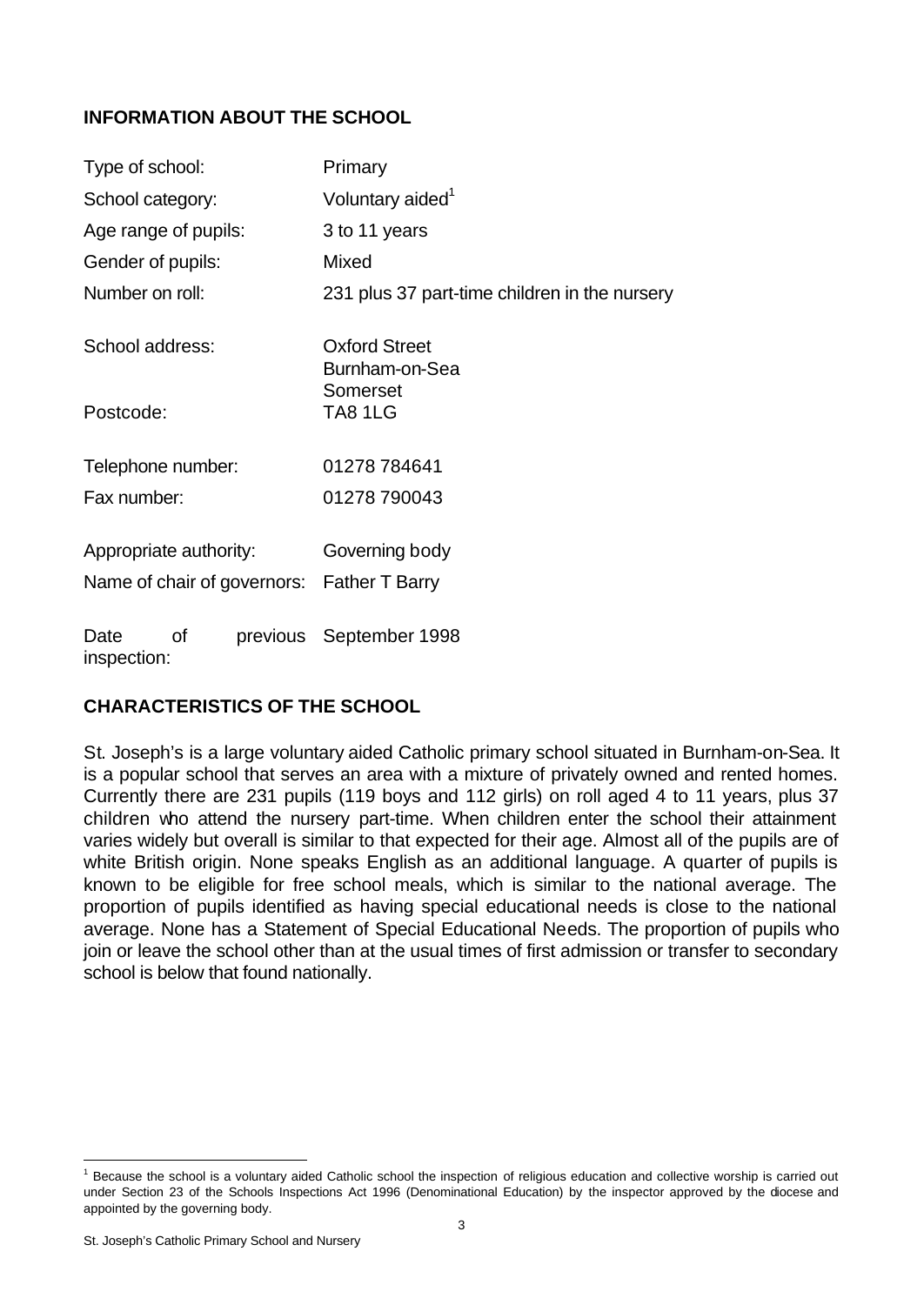### **INFORMATION ABOUT THE INSPECTION TEAM**

| Members of the inspection team |                          |                | <b>Subject responsibilities</b>          |
|--------------------------------|--------------------------|----------------|------------------------------------------|
| 25406                          | Paul Nicholson           | Lead inspector | <b>Mathematics</b>                       |
|                                |                          |                | Information and communication technology |
|                                |                          |                | Design and technology                    |
|                                |                          |                | Physical education                       |
| 19369                          | <b>Christine Wild</b>    | Lay inspector  |                                          |
|                                |                          |                |                                          |
| 18703                          | Mary Farman              | Team inspector | The Foundation Stage                     |
|                                |                          |                | Science                                  |
|                                |                          |                | Geography                                |
|                                |                          |                | Special educational needs                |
| 22452                          | <b>Christine Canniff</b> | Team inspector | English                                  |
|                                |                          |                | Art and design                           |
|                                |                          |                | Geography                                |
|                                |                          |                | <b>Music</b>                             |
|                                |                          |                | Personal, social and health education    |

The inspection contractor was:

Altecq Education Ltd

102 Bath Road Cheltenham **Gloucestershire** GL53 7JX

Any concerns or complaints about the inspection or the report should be made initially to the contractor. The procedures are set out in the leaflet 'Complaining about Ofsted Inspections', which is available from Ofsted Publications Centre (telephone 07002 637833) or Ofsted's website (www.ofsted.gov.uk).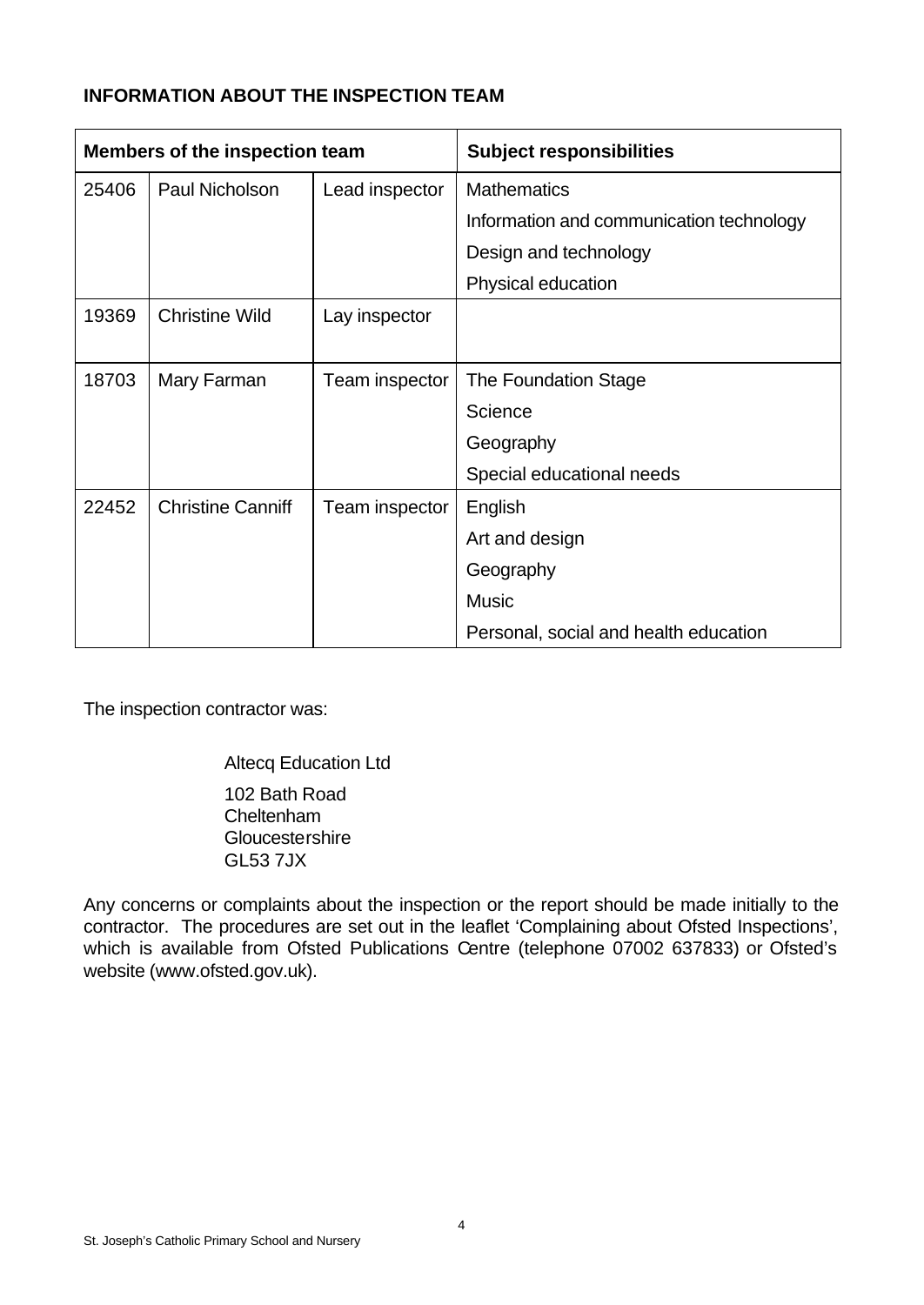### **REPORT CONTENTS**

|                                                                                                                                    | Page |
|------------------------------------------------------------------------------------------------------------------------------------|------|
| <b>PART A: SUMMARY OF THE REPORT</b>                                                                                               | 6    |
| <b>PART B: COMMENTARY ON THE MAIN INSPECTION FINDINGS</b>                                                                          |      |
| <b>STANDARDS ACHIEVED BY PUPILS</b>                                                                                                | 8    |
| Standards achieved in areas of learning and subjects                                                                               |      |
| Pupils' attitudes, values and other personal qualities                                                                             |      |
| <b>QUALITY OF EDUCATION PROVIDED BY THE SCHOOL</b>                                                                                 | 11   |
| Teaching and learning<br>The curriculum<br>Care, guidance and support<br>Partnership with parents, other schools and the community |      |
| <b>LEADERSHIP AND MANAGEMENT</b>                                                                                                   | 15   |
| <b>PART C: THE QUALITY OF EDUCATION IN AREAS OF LEARNING AND</b><br><b>SUBJECTS</b>                                                | 18   |
| AREAS OF LEARNING IN THE FOUNDATION STAGE                                                                                          |      |
| <b>SUBJECTS IN KEY STAGES 1 AND 2</b>                                                                                              |      |

### **PART D: SUMMARY OF THE MAIN INSPECTION JUDGEMENTS 29**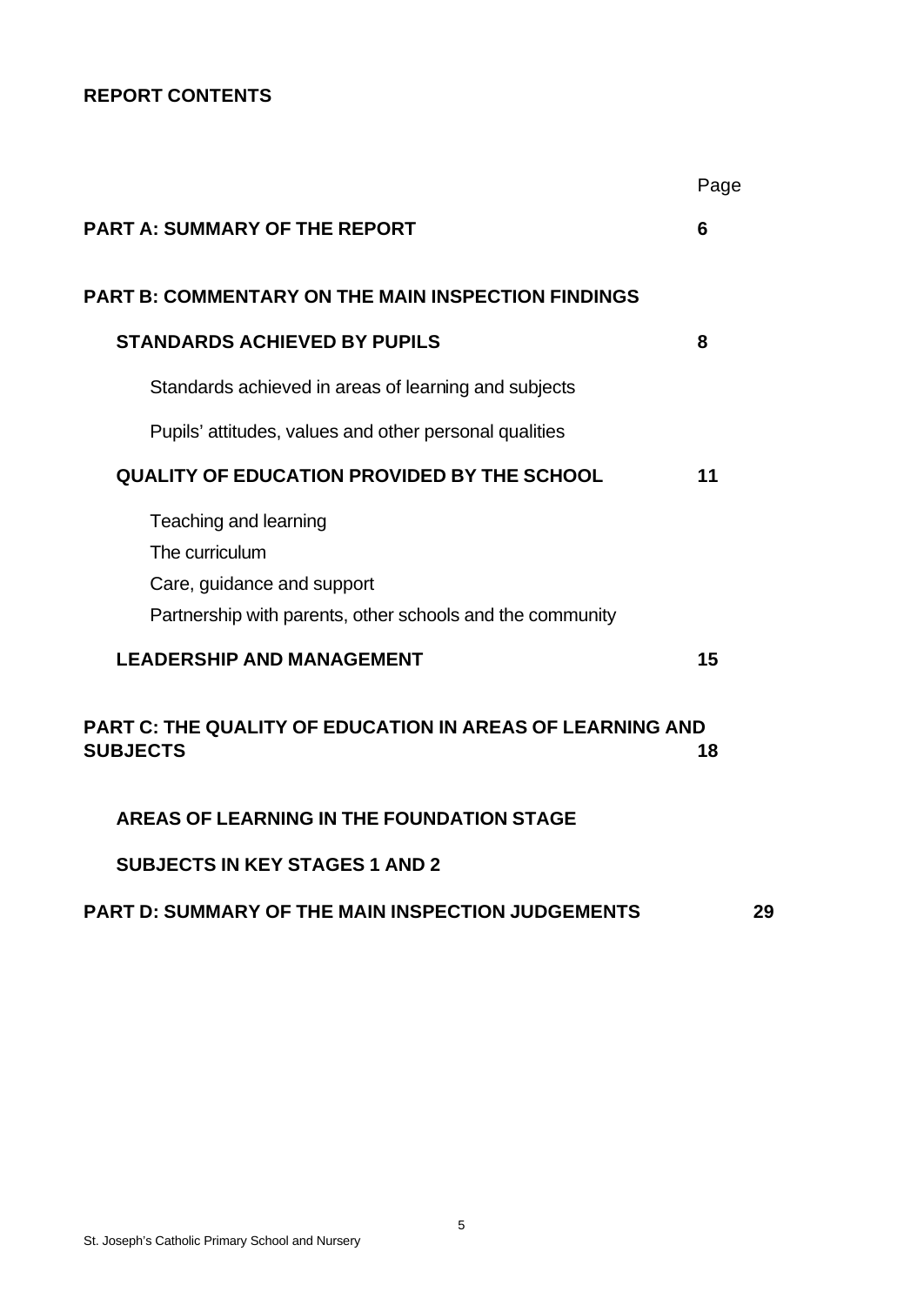# **PART A: SUMMARY OF THE REPORT**

### **OVERALL EVALUATION**

**St. Joseph's is an effective school that provides its pupils with a good quality of education.** Teaching is good overall and pupils do well and reach above average standards. The school is viewed highly by its pupils and their parents. The school is well led and managed and provides good value for money.

### **The school's main strengths and weaknesses are:**

- Very effective teaching in nursery and reception ensures children make a very good start to their school life.
- In Years 1 to 6, teaching is good and so pupils do well in English, mathematics and science.
- The headteacher provides very effective leadership and, together with the staff and governors, manages the school well.
- Planning for the future is satisfactory overall, but does not provide a clear enough focus on whole-school priorities for improvement.
- There is scope to improve pupils' writing in Years 1 and 2 and to develop the use of pupils' literacy, numeracy and ICT skills across the school in supporting learning in other subjects.
- It is a caring school with good provision for pupils' personal development and so pupils have positive attitudes and behave very well.
- Procedures for assessing pupils' progress in English and mathematics are good, but they are unsatisfactory in other subjects.
- There is good provision for pupils with special educational needs.
- Good links with parents and the community support pupils' learning.

The school has made good progress since the last inspection. The key issues identified at that time have been successfully addressed. Pupils' achievement has improved, particularly in reading, science and ICT. The quality of teaching has improved and is now more effectively monitored.

# **STANDARDS ACHIEVED**

| <b>Results in National</b><br>Curriculum tests at the end |      | similar schools |      |      |
|-----------------------------------------------------------|------|-----------------|------|------|
| of Year 6, compared with:                                 | 2001 | 2002            | 2003 | 2003 |
| English                                                   |      | В               |      |      |
| <b>Mathematics</b>                                        |      | В               |      |      |
| Science                                                   |      | В               |      |      |

Key: A - well above average; B - above average; C - average; D - below average; E - well below average Similar schools are those whose pupils attained similarly at the end of Year 2

**Overall, pupils achieve well.** Children in the Foundation Stage achieve very well. Pupils in Years 1 to 6 do well, as do pupils with special educational needs. The work seen during the inspection indicates that:

• Children in nursery and reception make very good progress in their learning. Most are on course to reach, and the majority to exceed, the national standards (the early learning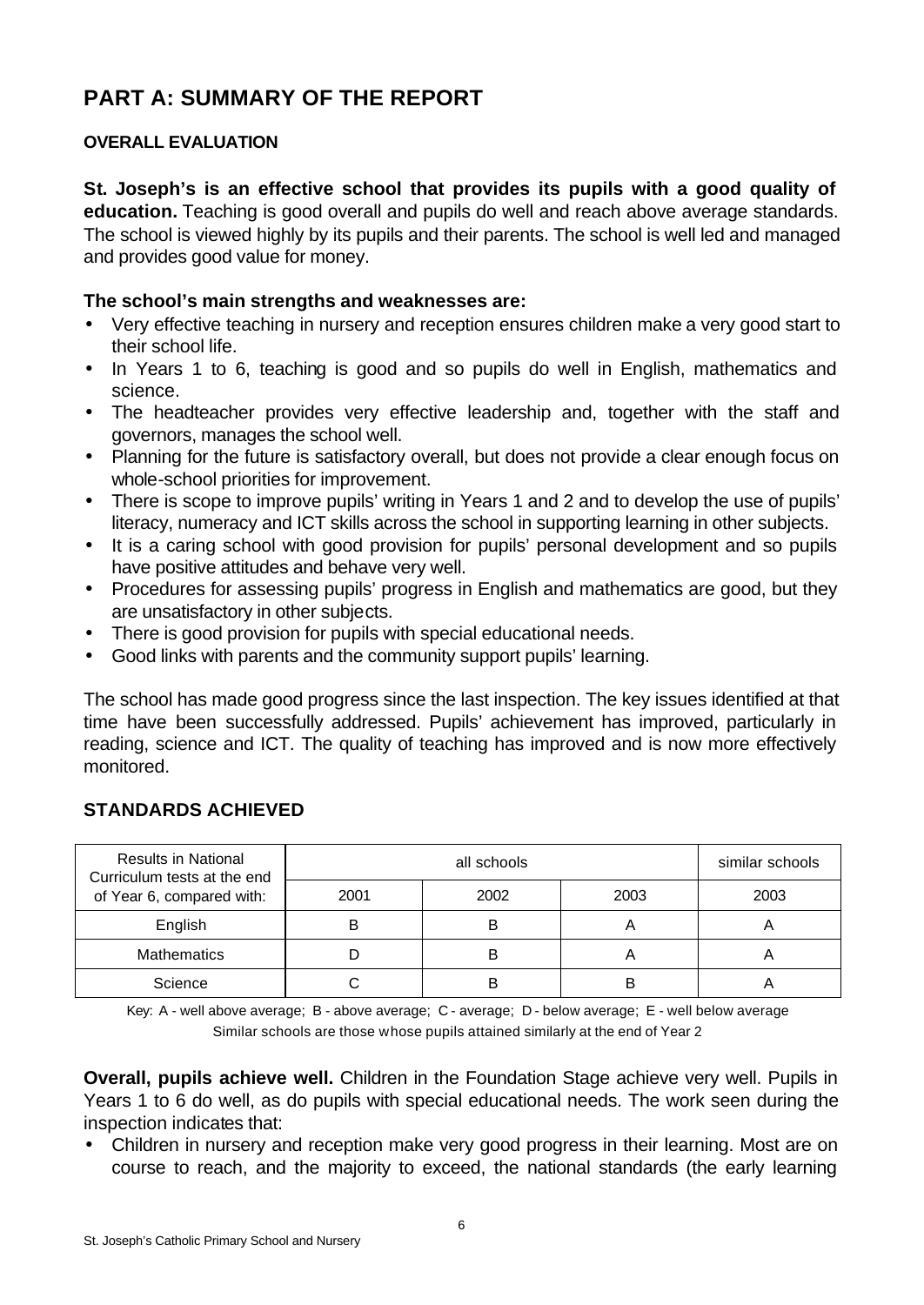goals) in all areas of learning, including personal, social and emotional development, communication, language and literacy and in mathematical development.

- Pupils reach standards that are above average in reading, mathematics and science by the end of Year 2. They make good progress in learning literacy skills but do not have sufficient opportunities to develop these in longer pieces of writing. Standards in ICT are in line with national expectations for their age.
- By the end of Year 6, pupils reach above average standards in English, mathematics and science. Standards in ICT are in line with national expectations.

**Pupils' personal development is good.** Pupils are keen to do well and willing to work hard. They behave very well in lessons and around the school. The pupils' spiritual, moral, social and cultural development is good. There is a strong Christian ethos within the school and relationships between pupils and between staff and pupils are very good.

### **QUALITY OF EDUCATION**

**Overall, the school provides a good quality of education.** Teaching and learning are good overall. Teaching is particularly effective in nursery and reception so children make a very good start to their education. In Years 1 to 6, teaching is good, with very good teaching in Year 5, consequently pupils make good progress in English, mathematics and science. The school provides pupils with a satisfactory range of learning opportunities. It correctly recognises the need to develop links between subjects so that pupils can use their literacy, numeracy and ICT skills to support and extend their learning in other subjects. Good provision for pupils with special educational needs and a good range of after-school activities enrich the curriculum well. Good levels of care and positive links with parents and the community support pupils' learning.

### **LEADERSHIP AND MANAGEMENT**

**Overall the school is well led and managed.** The headteacher provides a very clear vision for the school and, together with the teachers, he manages the school effectively. The staff and governors manage the inclusion of all pupils successfully. Governance is satisfactory. Governors are supportive and they ensure all statutory requirements are met. Planning for the future is satisfactory but the lack of a clear overview does not enable staff and governors to have a sufficiently sharp focus on the priorities for improvement.

### **PARENTS' AND PUPILS' VIEWS OF THE SCHOOL**

Parents are happy with the work of the school. They feel it is a caring school and that their children enjoy school. Parents believe the quality of teaching is good and they are pleased with the way the school is run. Inspectors agree with a small minority, who would like clearer information on how well their children are doing. Pupils expressed positive views of the school. They feel they have to work hard and they appreciate the help teachers give them. They know who to seek advice from if they have a problem.

#### **IMPROVEMENTS NEEDED**

The most important things the school should do to improve are: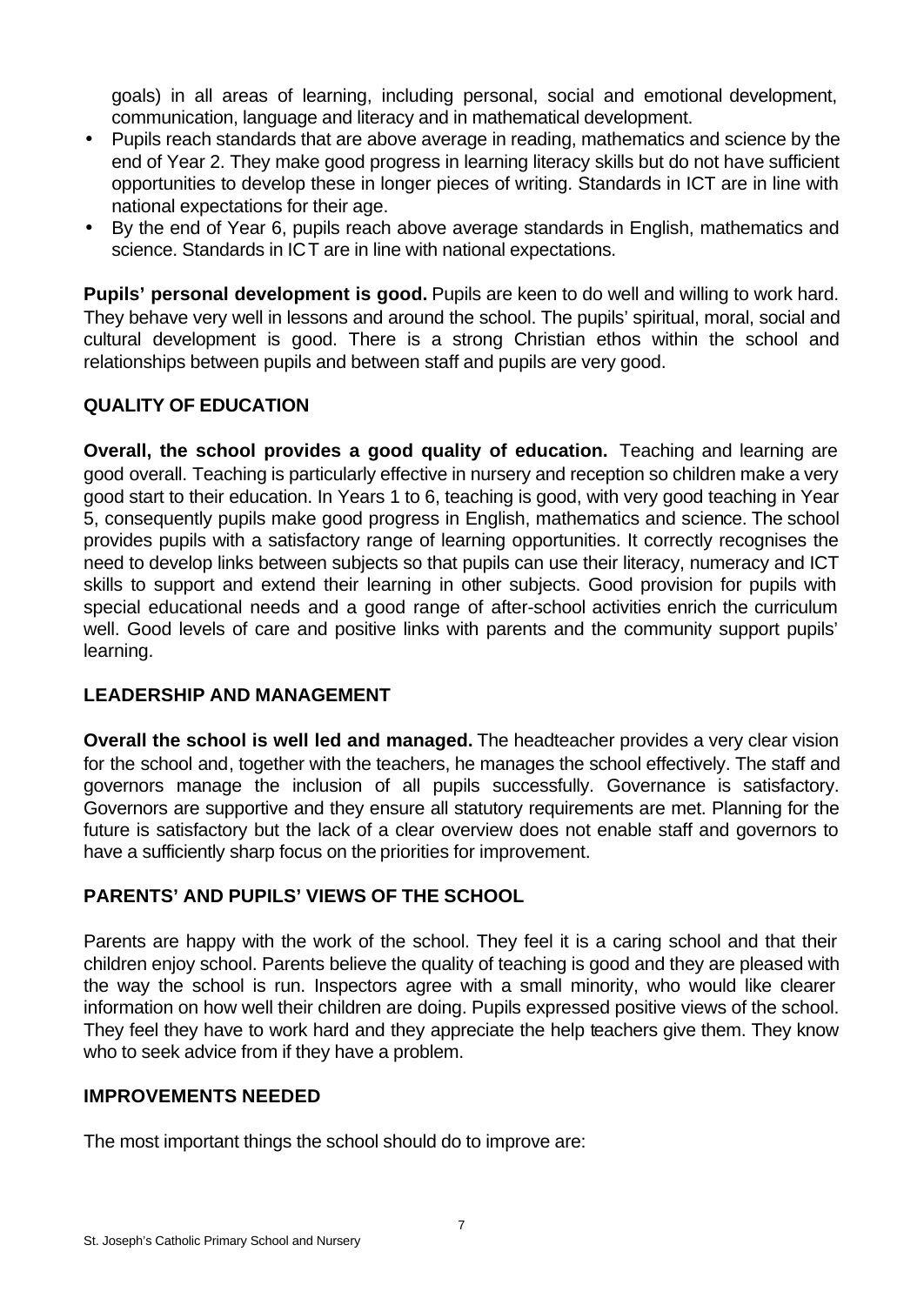- in planning for the future and in monitoring progress towards whole-school targets, provide a sharper focus on priorities through the school's improvement plan;
- in subjects other than English and mathematics, develop a more effective whole-school approach to assessing and recording pupils' progress in order to help teachers with their planning and the reporting of achievement to parents;
- provide more opportunities for pupils in Years 1 and 2 to use and develop their writing skills;
- develop links between subjects so that pupils can use their literacy, numeracy and ICT skills to support and extend their learning in other subjects.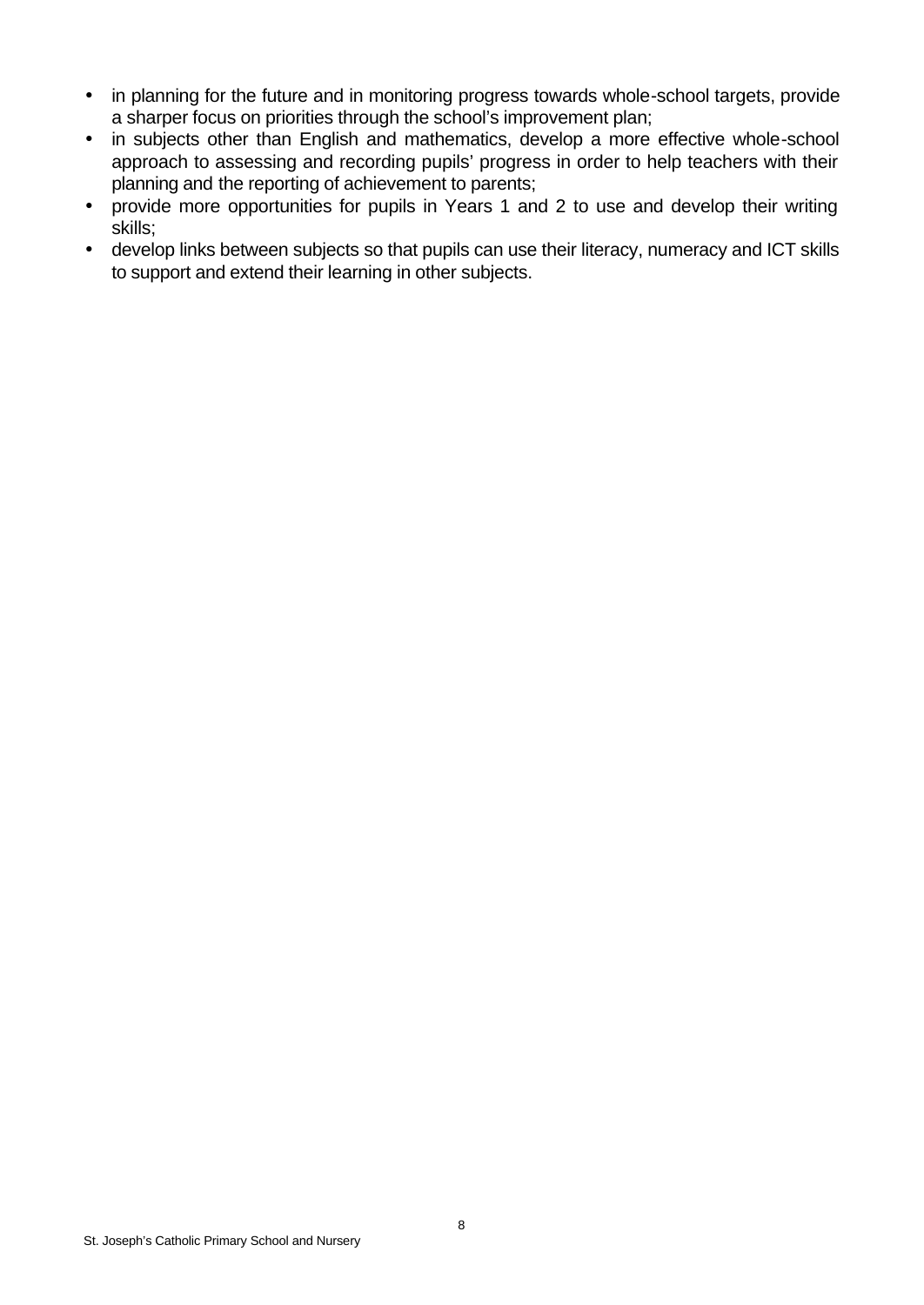# **PART B: COMMENTARY ON THE INSPECTION FINDINGS**

### **STANDARDS ACHIEVED BY PUPILS**

### **Standards achieved in areas of learning and subjects**

Achievement in nursery and reception is **very good**, and for pupils in Years 1 to 6 it is **good**. Standards in the core subjects of English, mathematics and science are **above average** by the end of Year 6.

### **Main strengths and weaknesses**

- Children in nursery and reception make a very good start to their education.
- Pupils in Years 1 and 2 do well in reading, mathematics and science.
- In Years 3 to 6, pupils do well in English, mathematics and science.
- Pupils with special educational needs make good progress.
- Overall, standards have improved since the last inspection.
- There is scope to improve pupils' writing in Years 1 and 2.
- Pupils do not sufficiently extend or make full use of their literacy, numeracy and ICT skills to support their learning in other subjects.

### **Commentary**

- 1. **Foundation Stage:** Children enter the school's nursery with a wide range of attainment, which overall is similar to that expected for their age. From this average starting point, the children in the nursery and reception do very well. A very good start is made in the nursery and this very good progress is continued and consolidated in reception. Very good teaching in the Foundation Stage ensures that any weaknesses in children's learning are quickly addressed and that by the end of reception almost all children reach the expected standards for their ages in all areas of learning. The majority exceeds these early learning goals<sup>2</sup> in all areas of learning, including children's personal, social and emotional development, communication, language and literacy, and mathematical development.
- 2. **Key Stage 1:** In Years 1 and 2, standards in national tests at the end of Year 2 vary from year to year and reflect differences in the attainment of specific groups of pupils. For example, standards in mathematics in 2002 were above average and in 2003 they were well above average. Over recent years the school's results have been improving at a better pace than the national trend and they compare favourably with those of similar schools. In 2003, the school's performance in national tests at the end of Year 2 was well above average because over a third of pupils reached the higher standard, Level 3, in reading, mathematics and science. In writing, the proportion reaching Level 3 was well below average. Inspection evidence indicates that in the current Year 2, overall standards are above average in reading, mathematics and science, and average in writing. These standards are slightly lower than those gained in 2003 because of the larger proportion of pupils with special educational needs in the current Year 2. The proportions reaching the higher standards in reading, writing and science are broadly similar to 2003, and in writing the proportion has improved and is similar to that found nationally. In ICT, standards are in line with national expectations. These standards represent good

j

 $^2$  Early Learning Goals - these are expectations for most children to reach by the end of the Foundation Stage. They refer mainly to achievements children make in connection with the six areas of learning: communication language and literacy; mathematical development; personal, social and emotional development; knowledge and understanding of the world; physical and creative development. There are many goals for each area of learning, for example, in language and literacy children should be able to write their own name and other things such as labels and begin to write simple sentences.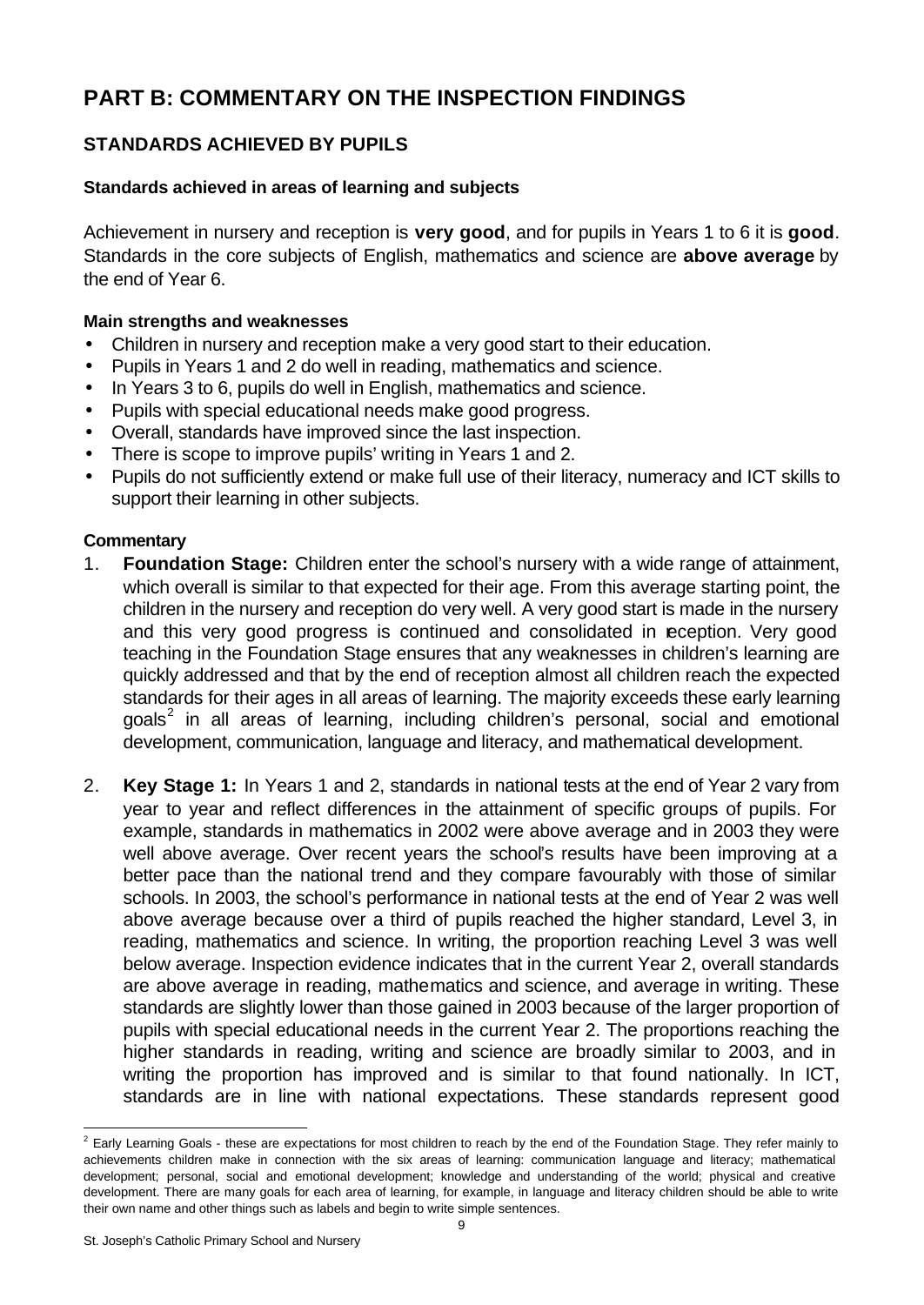achievement in reading, mathematics and science, and satisfactory achievement in writing and ICT.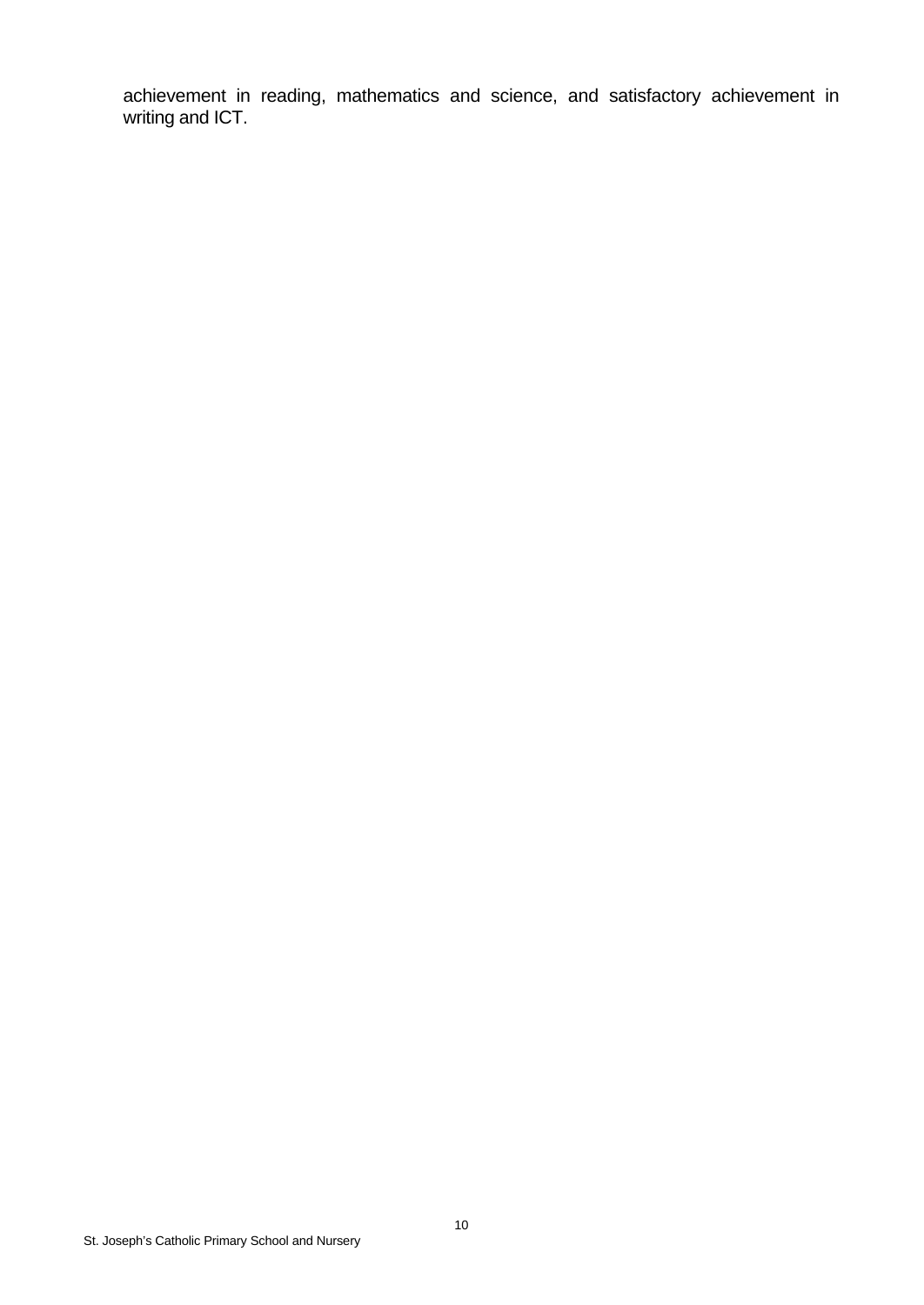| Standards in:      | School results | National results |
|--------------------|----------------|------------------|
| Reading            | 17.5(15.3)     | 15.7 (15.8)      |
| Writing            | $15.2$ (14.1)  | 14.6 (14.4)      |
| <b>Mathematics</b> | 18.2 (17.3     | 16.3 (16.5)      |

#### *Standards in national tests at the end of Year 2 – average point scores in 2003*

There were 34 pupils in the year group. Figures in brackets are for the previous year

3. **Key Stage 2:** The school's results in national tests at the end of Year 6 in English, mathematics and science vary from year to year. This is because of the differing numbers of low- and high-attaining pupils in each year group. In 2003, results were well above average in English and mathematics, and above average in science. The proportions reaching the expected standard, Level 4, and the higher standard, Level 5, were above those normally found. The school's results have been improving at a similar pace to those nationally but at a higher level. Over the last three years, pupils' overall performance in the three tests has been above average and results have compared favourably with those of similar schools<sup>3</sup>. Inspection evidence indicates a similar pattern in the current Year 6 with above average standards in English, mathematics and science. This is slightly lower than in 2003 as there are fewer higher-attaining pupils in the current year group. However, this represents good achievement for the pupils and an analysis of their work shows they make good progress in each of the three core subjects. In ICT, standards by Year 6 are in line with national expectations and this represents satisfactory achievement.

| Standards in:<br>School results |             | National results |
|---------------------------------|-------------|------------------|
| English                         | 28.5 (28.1) | 26.8 (27.0)      |
| <b>Mathematics</b>              | 28.4 (28.1) | 26.8 (26.7)      |
| Science                         | 29.7 (29.3) | 28.6 (28.3)      |

#### *Standards in national tests at the end of Year 6 – average point scores in 2003*

There were 31 pupils in the year group. Figures in brackets are for the previous year

- 4. The proportion of pupils with special educational needs in the school is currently lower than in previous years. This reflects the way in which the school classifies pupils' needs. However, pupils identified as having special educational needs make good progress in English and mathematics. They achieve well in relation to their individual targets because of the good support they receive in the classroom and in small groups. This is similar to the findings of the last inspection.
- 5. The school has worked hard at addressing the weaknesses in standards identified at the last inspection. Following the introduction of a more effective programme for teaching letters and their sounds, the below average standards in reading in Years 1 and 2 have improved. A more practical approach to the teaching of science has improved pupils' investigative skills and helped raise overall standards in science across the school. The school has improved its provision in ICT through the introduction of a computer suite, staff training and regular lessons in developing pupils' skills. Consequently, the unsatisfactory

l

 $3$  Similar schools are those whose pupils attained similarly at the end of Year 2.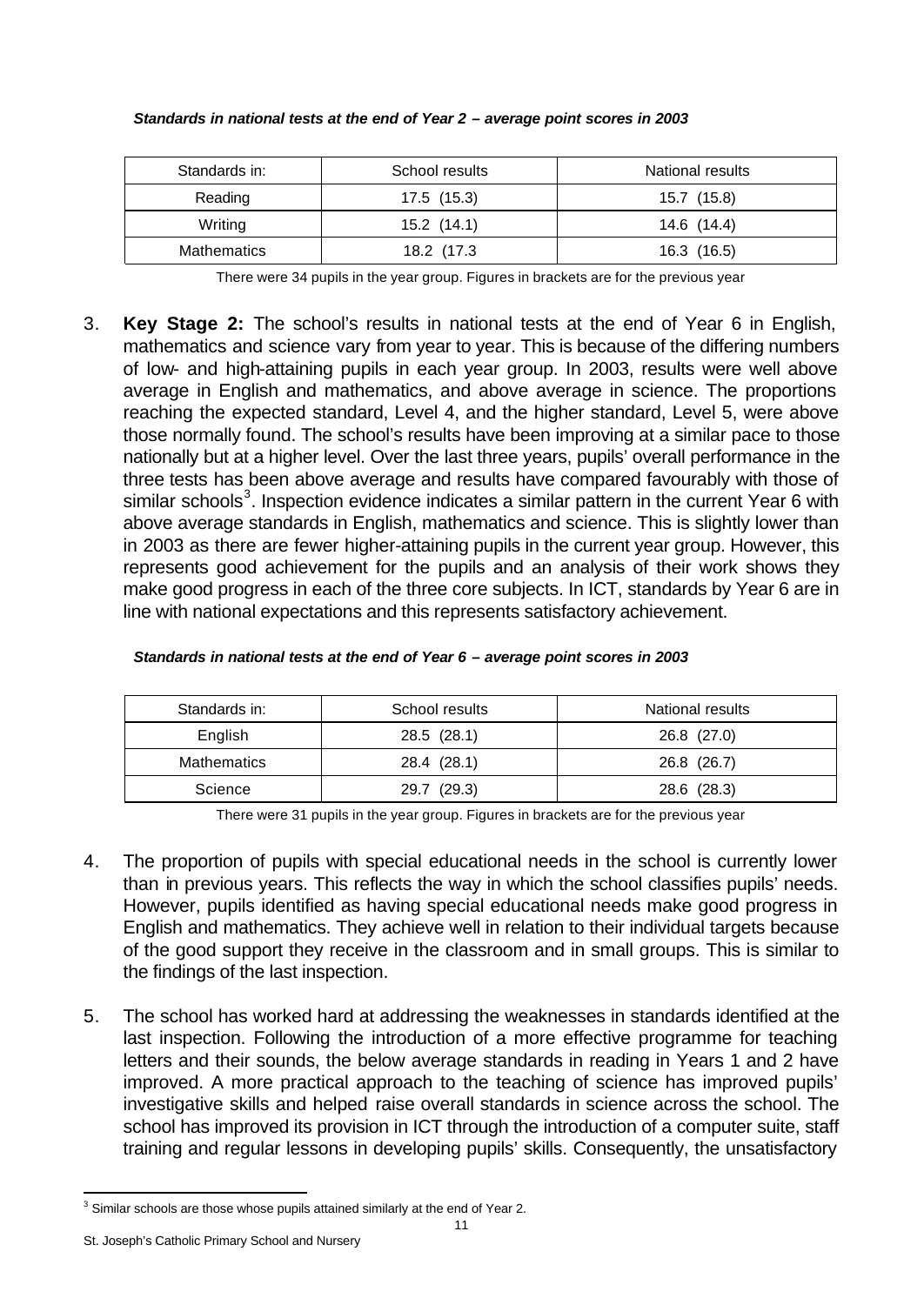progress noted at the last inspection has improved and standards are now in line with national expectations.

6. Inspectors found that, while pupils in Years 1 and 2 do well overall, they could do better in writing. Pupils make good progress in developing skills in literacy but are not given sufficient opportunities to develop these skills in longer pieces of writing. Across the school pupils do not make sufficient use of the skills they develop in literacy, numeracy and ICT to consolidate their learning in these subjects or to support their learning in other subjects. The school correctly recognises this as an area for development and is actively seeking ways to develop its curriculum. In other subjects sampled during the inspection, including geography, history and physical education, the standard of pupils' work seen was in the main in line with national expectations.

### **Pupils' attitudes, values and other personal qualities**

Pupils' behaviour in lessons and around the school is **very good**. They have **good** attitudes to school. Their spiritual, moral, social and cultural development is **good**. Pupils are punctual and their attendance is **satisfactory**.

#### **Main strengths and weaknesses**

- Pupils like their school and participate well in the activities provided.
- Pupils respond well to the school's high expectations of good behaviour.
- Very good relationships contribute to the overall happy ambience in school.
- The pupils benefit from the care taken to promote their spiritual, moral, social and cultural education.
- A considerable number of parents take their children out of school for holidays in term time.

#### **Commentary**

- 7. Pupils have good attitudes to learning and the activities the school provides for them. In lessons, pupils listen attentively to the teachers and apply themselves well to the tasks set. At lunchtime a wide range of games and activities ensures pupils' interest and involvement are sustained. They are keen to volunteer and eager to be involved in the life of the school.
- 8. The emphasis the school places on pupils' good behaviour and their right to be happy at school ensures that behaviour in and around the school is very good. The mutual respect shown by pupils and teachers for each other is evident in the consideration shown in classes and in the corridors, and when doors are held open. 'Thank you' are well-used words. Pupils appreciate the reward system employed throughout the school and enjoy receiving certificates for good work or good behaviour. In response to the children's questionnaires and in discussions, a few pupils have concerns about bullying in school. However, it does not seem to be a noticeable problem and most pupils are confident that adults quickly and effectively deal with any instances that occur. The school has a good number of effective lunchtime supervisors who fulfil the school's expectations out of the classroom: involvement in games is high and older pupils help with providing ideas for play for the younger ones. There have been no exclusions in the previous or current academic years.
- 9. Relationships throughout the school are very good, which helps pupils to feel confident and builds their self-esteem. The school gives pupils the opportunity to take part in residential activities and the focus the school gives to building friendships and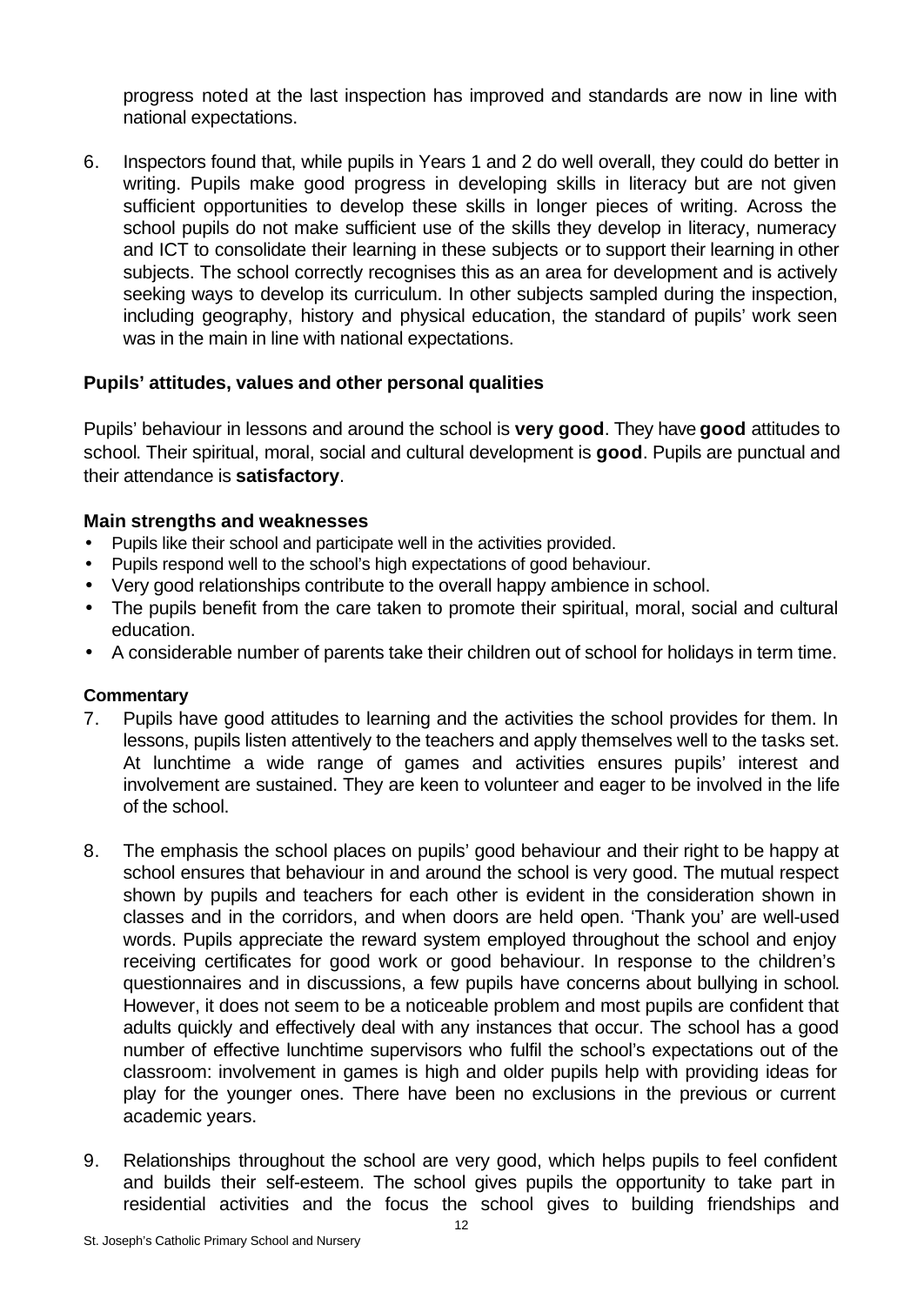enlightening pupils on how to deal with difficult situations that can develop, creates very good interaction and understanding between them. All pupils are valued throughout the school and the school endeavours to include them in every aspect of school life.

- 10. The school provides well for pupils' spiritual, moral, social and cultural development through its commitment to the values it promotes. Pupils learn to respect people as individuals and celebrate the achievement of others. Even the youngest children in the nursery were seen clapping spontaneously when their peers demonstrated a task for them. In an assembly, led very ably by Year 6, pupils listened to and watched carefully the demonstration on the work of United Nations Children's Fund. This helped their understanding of the needs of children in other countries. Visits to museums and art galleries and visitors to school provide interest in and a good understanding of different cultures through the provision of drama, art and music.
- 11. In the majority of cases, pupils achieve regular attendance and are punctual to school. Attendance levels have declined in the last few years and are now broadly in line with the national median. The school is beginning to develop effective systems to monitor attendance as an updated computer program now provides more detailed information on attendance. However, a number of parents do not support the school in the importance of regular attendance and a considerable number of pupils take holidays in term time. An average of 78 days per annum per class has been lost due to holidays this year.

#### *Attendance in the latest complete reporting year 2002/03 (%)*

| Authorised absence |     |  | Unauthorised absence |     |
|--------------------|-----|--|----------------------|-----|
| School             | 5.5 |  | School data          |     |
| National data      | 5.4 |  | National data        | 0.4 |

| Unauthorised absence |     |  |  |
|----------------------|-----|--|--|
| School data<br>ი ი   |     |  |  |
| National data        | ი 4 |  |  |

*The table gives the percentage of half days (sessions) missed through absence for the latest complete reporting year.*

### **QUALITY OF EDUCATION PROVIDED BY THE SCHOOL**

The school provides a **good** quality of education for its pupils. Teaching and learning are **good** and the school's curriculum provides a **satisfactory** range of activities. The school takes **good care** of its pupils and there are **good links** with parents and the community.

### **Teaching and learning**

The quality of teaching is good overall and so pupils make good progress in their learning. Teaching and learning are very good in the Foundation Stage. The use of assessment is satisfactory overall.

### **Main strengths and weaknesses**

- Teaching has improved since the last inspection when it was satisfactory overall.
- Teaching in the nursery and reception ensures children make a very good start to their education.
- In Years 1 to 6, teaching in English, mathematics and science is good.
- Pupils with special educational needs receive good support and so make good progress.
- Assessment in English and mathematics is good, but is unsatisfactory in other subjects.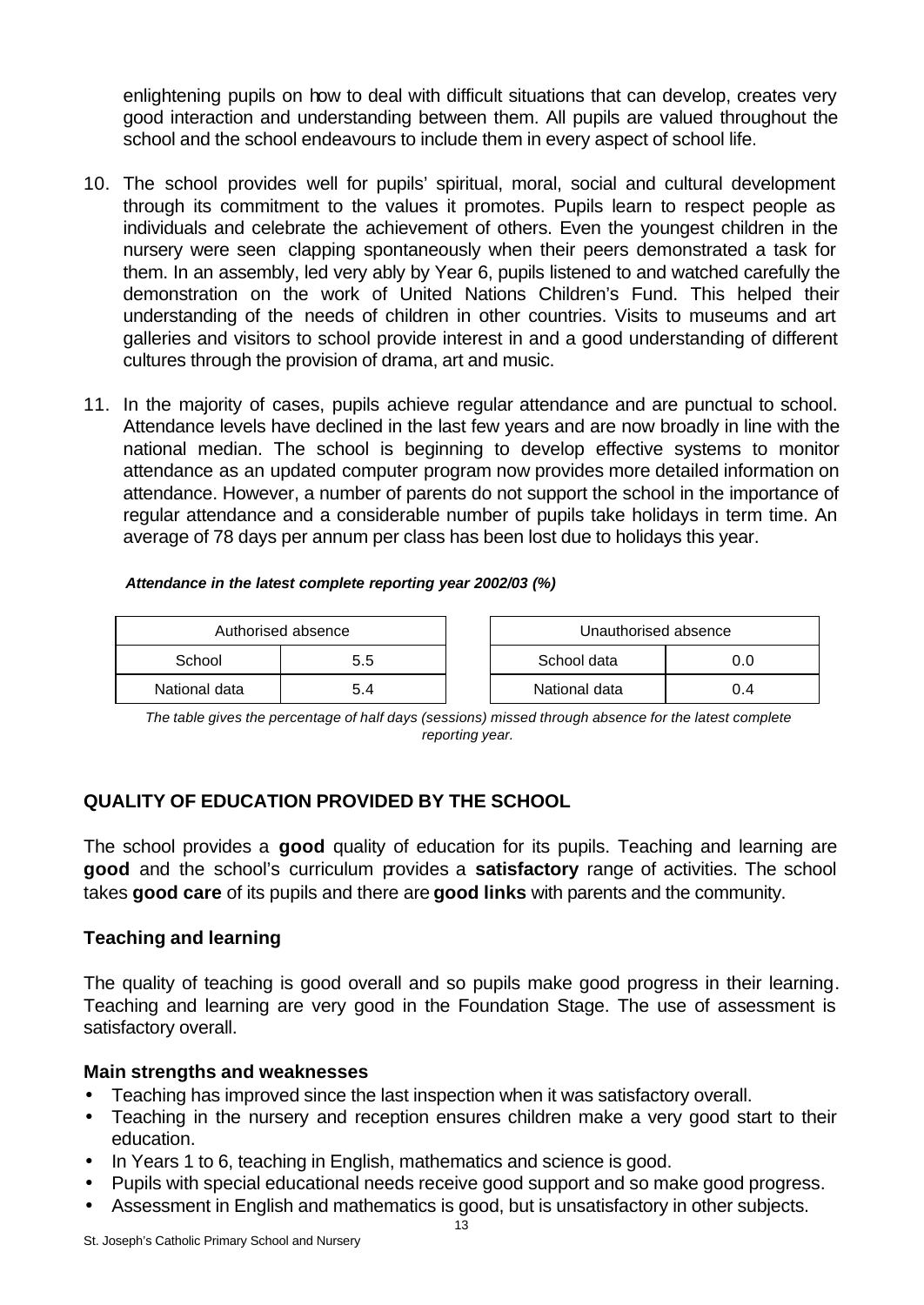### **Commentary**

| Excellent | Very good | Good        | Satisfactory | Unsatisfactory | Poor | Very poor |
|-----------|-----------|-------------|--------------|----------------|------|-----------|
| (0%)      | (28%)     | (33%)<br>13 | (36%)<br>14  | (3%)           | (0%) | (0%)      |

#### **Summary of teaching observed during the inspection in 39 lessons**

The table gives the number of lessons observed in each of the seven categories used to make judgements about lessons; figures in brackets show percentages where 30 or more lessons are seen.

- 12. Through closer monitoring of teaching, the school has improved the overall quality of teaching noted at the last inspection. This has significantly reduced the amount of unsatisfactory teaching and raised the overall quality from satisfactory to good. Teaching is particularly strong in the Foundation Stage and in Year 5. Overall, teaching is good in the core subjects of English, mathematics and science, so pupils do well in these subjects. In other subjects seen during the inspection, teaching is satisfactory and pupils make satisfactory progress. There is scope to improve teaching and learning in some of these subjects through more effective use of pupils' literacy, numeracy and ICT skills.
- 13. The quality of teaching is very good across the Foundation Stage. Its very good features include challenge, encouragement, assessment and teamwork. This ensures that children make very good progress in their learning and social development. They respond very well to the interesting, varied and stimulating activities. All adults keep careful notes of individual achievement and use these to plan children's work. The teachers, nursery nurse and learning support assistants work very well together. This very effective partnership ensures that each child is supported according to its identified needs. There are very good arrangements for children entering the nursery and reception classes. The arrangements for their transfer to Year 1 are smooth. These steps enable children to settle quickly into school routines.
- 14. In Years 1 to 6 teaching is good overall. Staff value the contributions of pupils and manage the pupils very well. They provide a caring environment, high levels of encouragement and regular opportunities for pupils to work collaboratively. Consequently, positive relationships flourish and pupils behave very well and are keen to do well. Teachers have a good understanding of the subjects they teach and so give clear explanations and question pupils effectively. This helps pupils gain good levels of knowledge and understanding, particularly in the core subjects. In the best lessons there is a good pace to activities and a clear focus and constant reinforcement of what pupils are to learn. In lessons that are satisfactory, lesson objectives are sometimes too broad. As a result the teaching is not sufficiently well focussed to ensure better than satisfactory learning.
- 15. The good quality and sensitive support for pupils with special educational needs increases their self-esteem and enables them to learn effectively. There are carefully planned withdrawal sessions that follow the classroom lessons. These ensure that the pupils with special educational needs join in class discussions and follow the national literacy and numeracy strategies. Learning support assistants work closely with the special educational needs co-ordinator and class teachers. This, and the regular systematic reviews of pupils' achievement, ensures that work meets the pupils' specific needs. All staff are aware of the specified targets for pupils with special educational needs. This is an improvement since the previous inspection.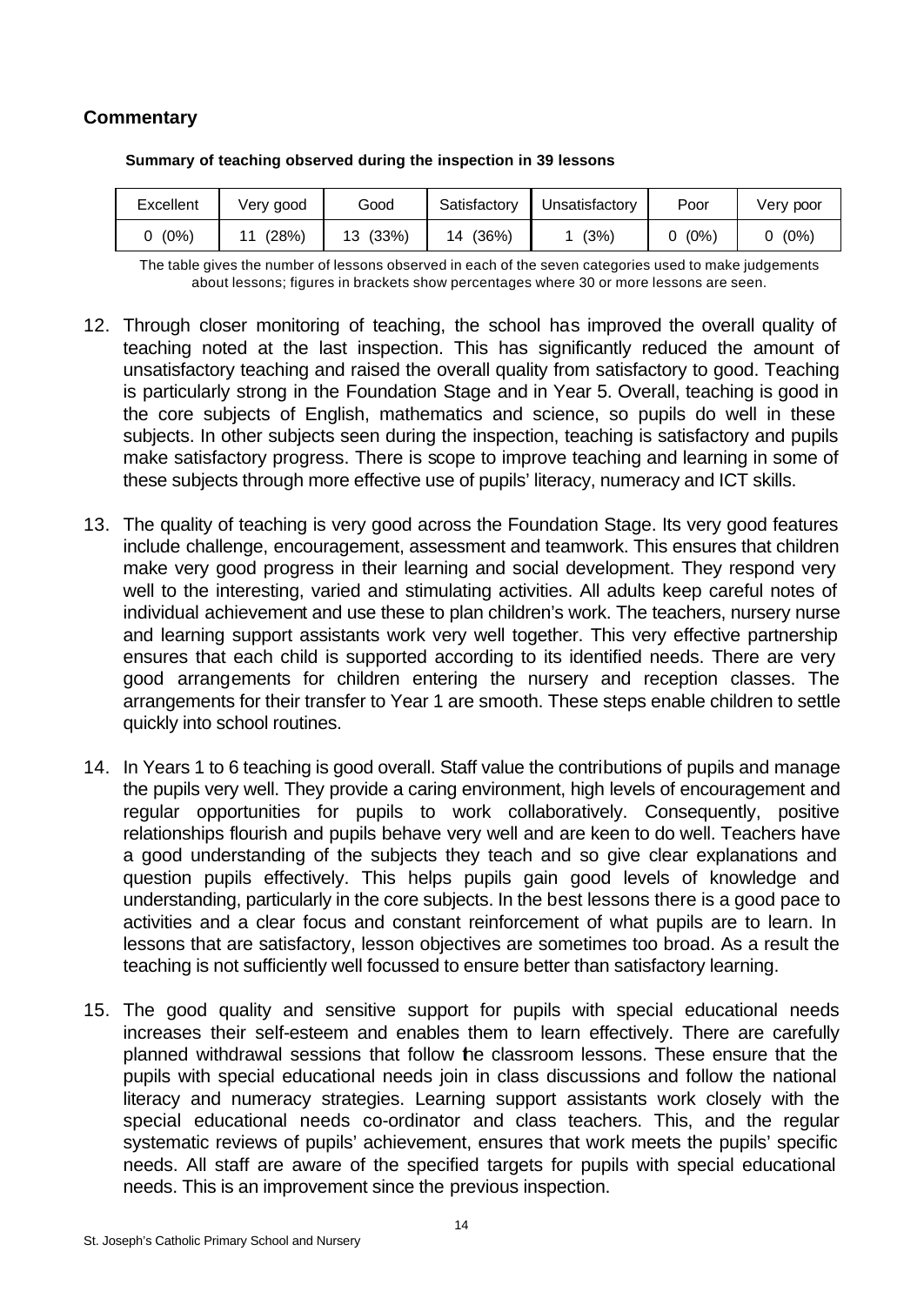16. Pupils' work is regularly marked but the quality is variable. It ranges from useful comments that help pupils to improve to just ticks. Individual pupil targets are set in English and mathematics but the long time between them being set and reviewed reduces their impact. Procedures for assessing and recording pupils' progress in the Foundation Stage are very good and this has a very positive impact on children's progress in all areas of learning. The school has made a satisfactory start to tracking pupils' progress in the core subjects as they move through the school. In English and mathematics assessment procedures are good and the resulting early identification of pupils' difficulties and the programmes of support ensure weaknesses in learning are quickly rectified. In other subjects there is no consistent whole-school approach to assessing and recording the progress of groups of pupils in order to help teachers plan more effectively and assist in the reporting of achievement to parents.

### **The curriculum**

The curriculum is **satisfactory.** There are **good** opportunities for enriching pupils' learning opportunities. Accommodation and resources are **good.**

#### **Main strengths and weaknesses**

- There are good planned opportunities to enhance learning through visits and visitors.
- Opportunities for pupils to extend their learning outside the school day are good.
- The curriculum for pupils with special educational needs is good.
- Planning does not enable pupils to make full use of their literacy, numeracy and ICT skills in other areas of the curriculum.
- There has been good improvement to the accommodation since the last inspection.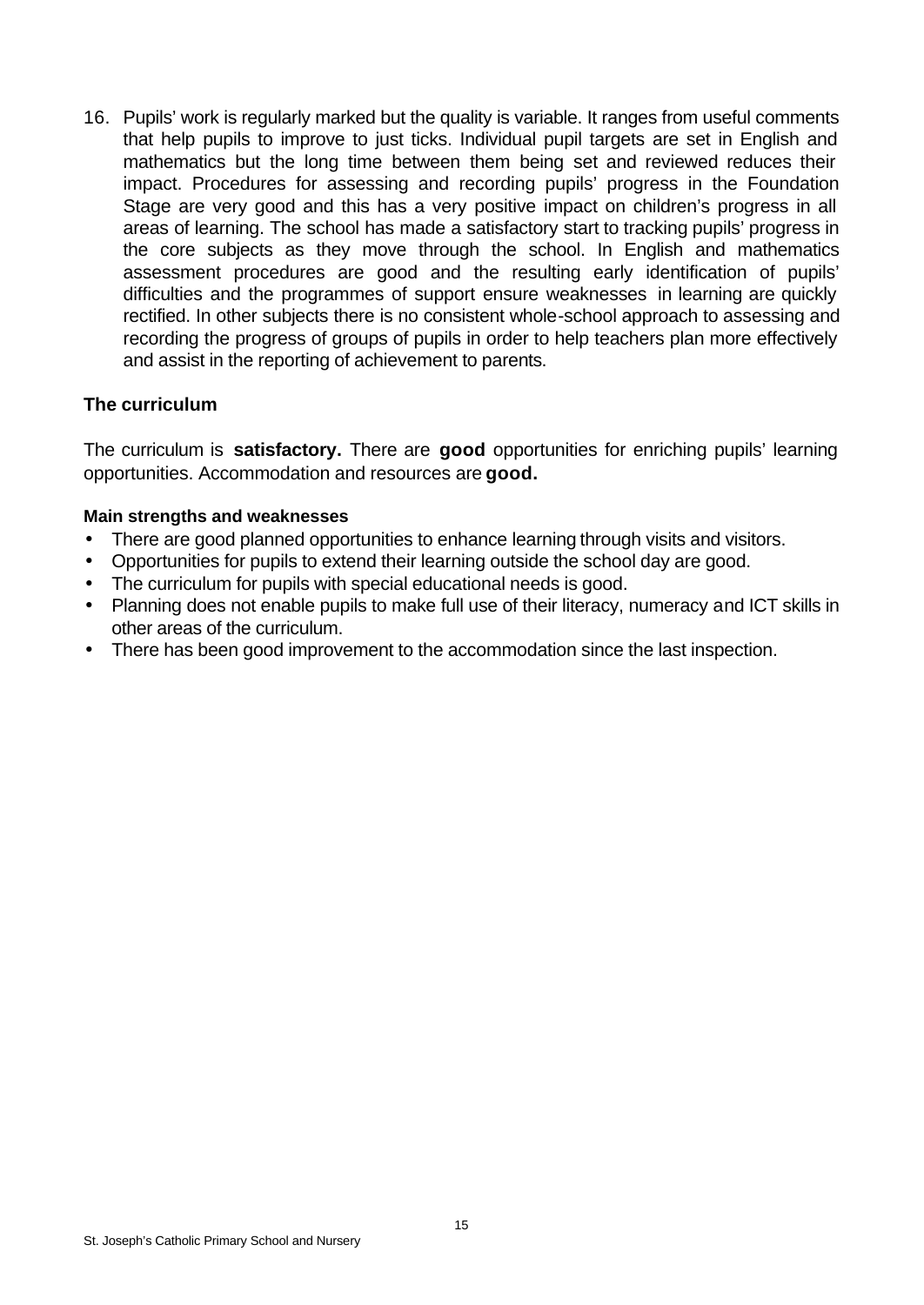### **Commentary**

- 17. The school provides a satisfactory curriculum that meets statutory requirements. The school puts a high priority on the teaching of basic skills in literacy and numeracy and this results in good development of these skills. Adequate time is given to the other subjects and so development in them is satisfactory. The curriculum gives pupils an interesting range of visits and visitors, which enriches the curriculum well and enhances their learning in many subjects, including personal, social and health education. The good opportunities for pupils to take part in a 'multi-skills' programme that is intended to develop coordination extends their physical skills effectively. Teachers make good use of the local places of interest such as a rural life museum and a local quarry to increase pupils' understanding of the historical and environmental features of the area in which they live. Residential visits for Years 5 and 6 are well planned and provide new challenges. They contribute well to pupils' learning in history as well as broadening their personal experiences.
- 18. Pupils can pursue their interests at a wide variety of after-school clubs, which include music and drama, gardening and many opportunities to take part in sporting activities. These clubs are popular and well attended. They make a significant contribution to pupils' personal development as well as extend the skills they acquire in lessons. The school takes part in sporting activities with other schools and they do particularly well in football and tennis.
- 19. The above average standards achieved in English, mathematics and science demonstrate the school's commitment to the provision of challenge within the curriculum. Although all subjects are planned satisfactorily, there is scope to develop the curriculum. The headteacher has correctly identified the need to bring together the development of different learning skills and progression across the subjects. Currently, teachers do not sufficiently make links between subjects and consequently pupils do not make enough use of their literacy, numeracy and ICT skills to promote progress in other areas of the curriculum. For example, some undemanding tasks and worksheets in history and geography result in lack of challenge and restrict the development of pupils' writing skills. However, in some classes, there are some examples of very effective links, particularly the use of writing skills in science. This results in good quality work but is not consistent across the school.
- 20. The school's provision for pupils with special educational needs is good. It ensures they have full access to the National Curriculum and all out-of-school activities. Good quality individual education plans provide suitable short-term targets and these are regularly reviewed. As a result, these pupils' needs are met well, allowing them to make good progress towards their targets.
- 21. The school's accommodation is good. Since the last inspection there have been considerable changes to the school buildings, improving and increasing the teaching areas, enabling more effective teaching of groups. Careful planning and preparation ensures that space is efficiently used. However, some classrooms are rather small and limit the range of practical activities undertaken. The spacious ICT suite is very well equipped and has made an important improvement to provision for the subject enabling pupils to have good access to computers. The school and spacious grounds are very clean and well cared for, contributing to the quality of the learning environment. The attractive displays around the school celebrate pupils' achievements and efforts, motivating them to work hard. Resources to support pupils' learning are good overall.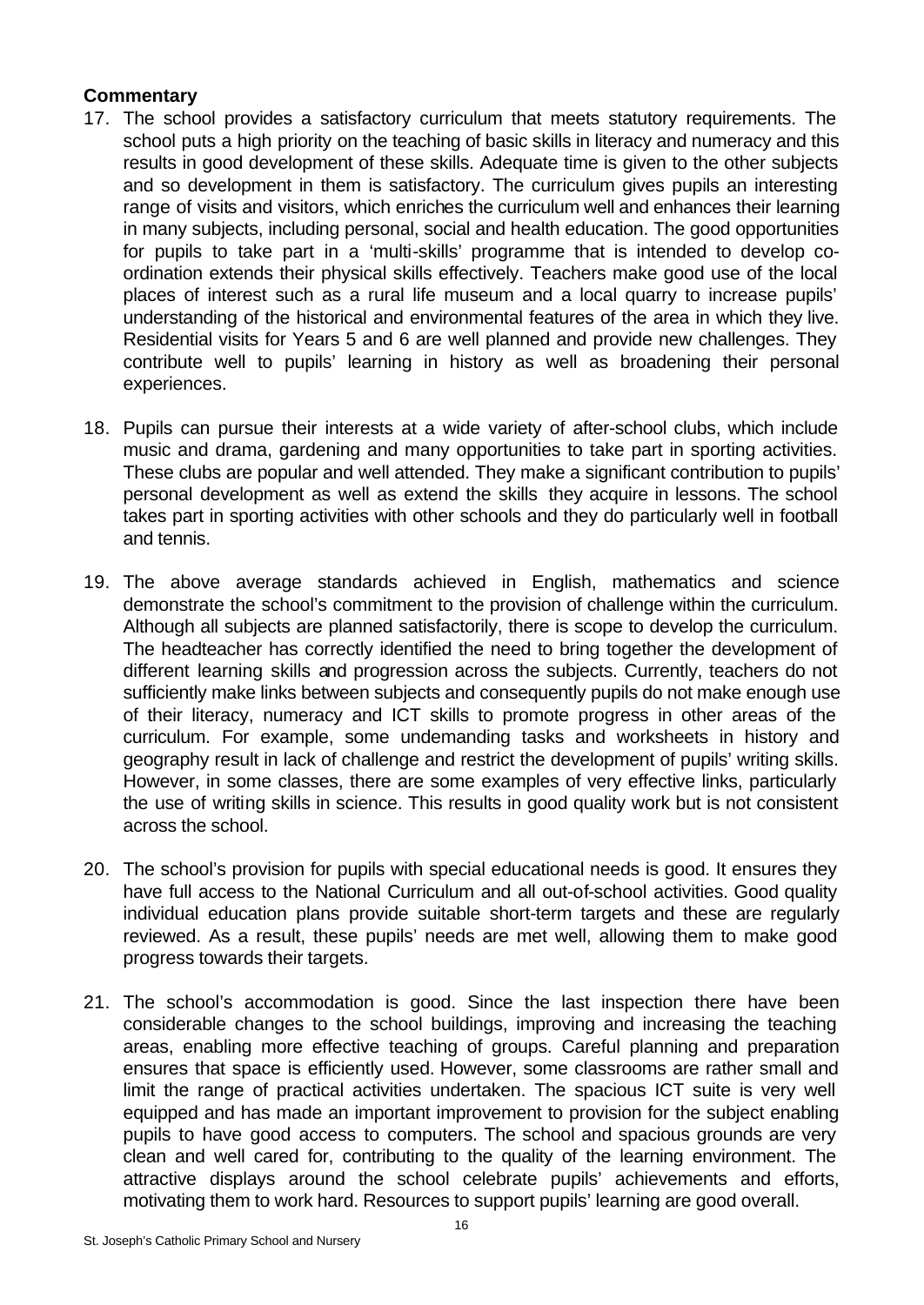### **Care, guidance and support**

Overall, the school has **good** procedures in place for ensuring pupils' care and welfare. Support, advice and guidance are **good**.

#### **Main strengths and weaknesses**

- Very good relationships have a positive affect on the caring nature of the school.
- Very good care is taken of the nursery children.
- Presently the school has no mechanisms to seek pupils' views.
- Marking of pupils' work does not sufficiently inform them of the way to improve.

#### **Commentary**

- 22. The school has a strong commitment to providing a happy, positive experience for its pupils. The promotion of this ethos is evident in the response by staff and pupils to the building of friendships between pupils, which creates very good relationships from the Foundation Stage upwards. Routine health and safety procedures such as child protection and risk assessments are securely in place. Promoting healthy lifestyles through personal, social and health education takes place throughout the school and is effective. Visitors to school such as the school nurse and the police service complement the school's work to improve pupils' safety. Early intervention ensures that good support for pupils with special educational needs is in place. The school is resolute in ensuring pupils with a disability have access to all areas of the school. The headteacher and governors secured improvements that have enhanced the accessibility of the accommodation.
- 23. The procedures for the induction of younger children to the nursery are very good. Home visits before the children start ensure that a familiar face, with good knowledge of the children, is waiting to welcome them. Visits to the nursery by parents and children, prior to starting, enable them to become familiar with the surroundings and reassure them of the procedures.
- 24. Nearly all the pupils who completed the inspection questionnaire are happy at school. A few pupils felt that other children did not behave well. During the inspection in discussions with pupils, they confirmed that they could approach adults if concerned and that staff deal quickly with any problems regarding behaviour.
- 25. Although pupils feel that teachers listen to their ideas and that their opinions are valued, there is no formal method of using the pupils as a sounding board to gain their views on how to improve the school. In the recent past, a school council was in place but this has lapsed. The school has plans to restore the council as a way to seek pupils' views. Overall, guidance through assessment is satisfactory. In English and mathematics it is good and pupils with special educational needs receive good advice. The marking of pupils' work to help them understand what they need to learn is variable throughout the school and does not sufficiently inform pupils how they need to improve.

#### **Partnership with parents, other schools and the community**

The school has **good** links with its parents. An **effective** partnership with the community contributes to the progress of the pupils. Links with other schools and colleges are **good**.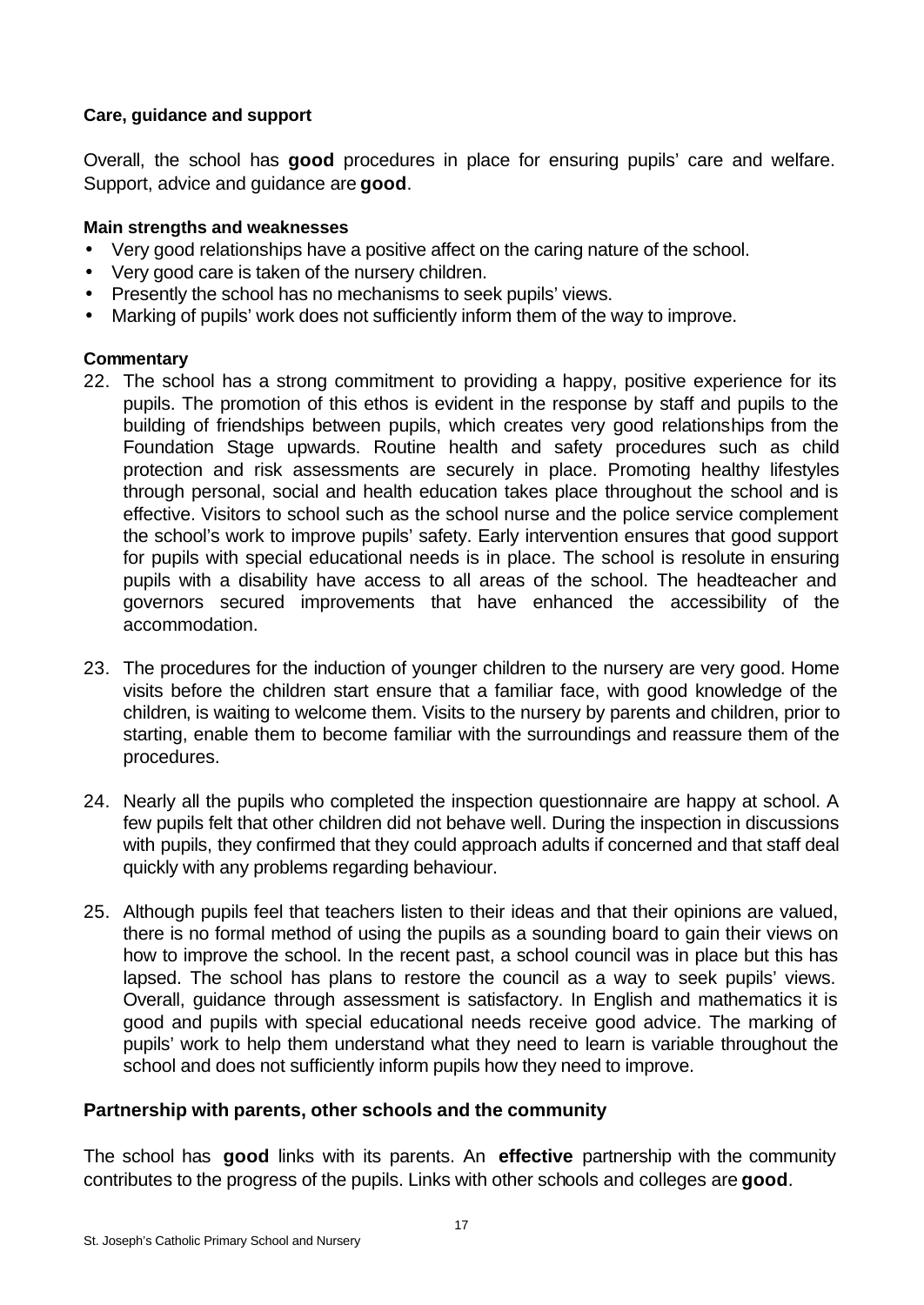#### **Main strengths and weaknesses**

- There are very good links with parents of children in the nursery.
- There are good links with the local secondary school.
- The school has close links with the church and neighbouring nursing home.
- Parents are happy with the education their children receive.
- Reports to parents do not contain enough information on pupils' achievement.
- Parents do not always value the education provided by ensuring their children attend school regularly.
- Parents' views are not always sought.

#### **Commentary**

- 26. Parents are very appreciative of the way that they are welcomed into the school. They feel that the headteacher and staff are always available and are very approachable. Parents are supportive of the school and help in a variety of ways, for example, with science, reading and the gardening club in school; assisting their children with homework and accompanying the pupils on school trips. Partnership with parents in the nursery is very strong and contributes to the well-being of the children. Parents are able to borrow learning resources to continue learning at home. Parents are not always supportive of the school in ensuring their children attend regularly, as a significant number of pupils have holidays in term time.
- 27. Overall information to parents is of a satisfactory quality. Parents have the opportunity to discuss their children's progress on three formal occasions. Pupils' annual progress reports give full information in English, maths, science and religious education but they do not give sufficient information on pupils' achievement. The information on other subjects is variable between classes and is not specific enough to be of benefit to parents. In the nursery, a welcome pack provides useful information to help parents to settle their children successfully. The nursery also provides a small library of information booklets covering areas that might be of a concern to parents of young children. The prospectus is of a reasonable quality and meets the statutory requirements. The governors' annual report to parents is a basic document that follows the statutory guidelines, but the information gives little indication of the decisions made by the governors.
- 28. Informal opportunities, at the start and finish to the day and at parent evenings, provide the school with some information on parents' views. However, presently the school does not regularly seek the views of parents on major decisions but has plans to do so in the near future. An active Friends of St. Joseph's Association offers social and fund-raising events which are well attended by parents and are often a highlight of the community. The funds raised contribute to enriching the curriculum provision for pupils, for example through the purchase of digital cameras.
- 29. The school has good links with the community and is an integral part of the locality. Close links with the church help to contribute to pupils' spiritual education and a shared facility with the nearby nursing home enriches not only the pupils' lives but also the residents', when they visit the garden to watch and enjoy the lessons. The school has created successful partnerships with businesses such as a local garden centre and has close links with environmental agencies, which enhance their work on the environment. The school supports a considerable number of fund-raising events. This, as well as helping others, has created good links with local charities. The majority of pupils go on to attend the local secondary school and a valuable partnership is in place. Shared resources, facilities and links with subject departments add positively to the provision.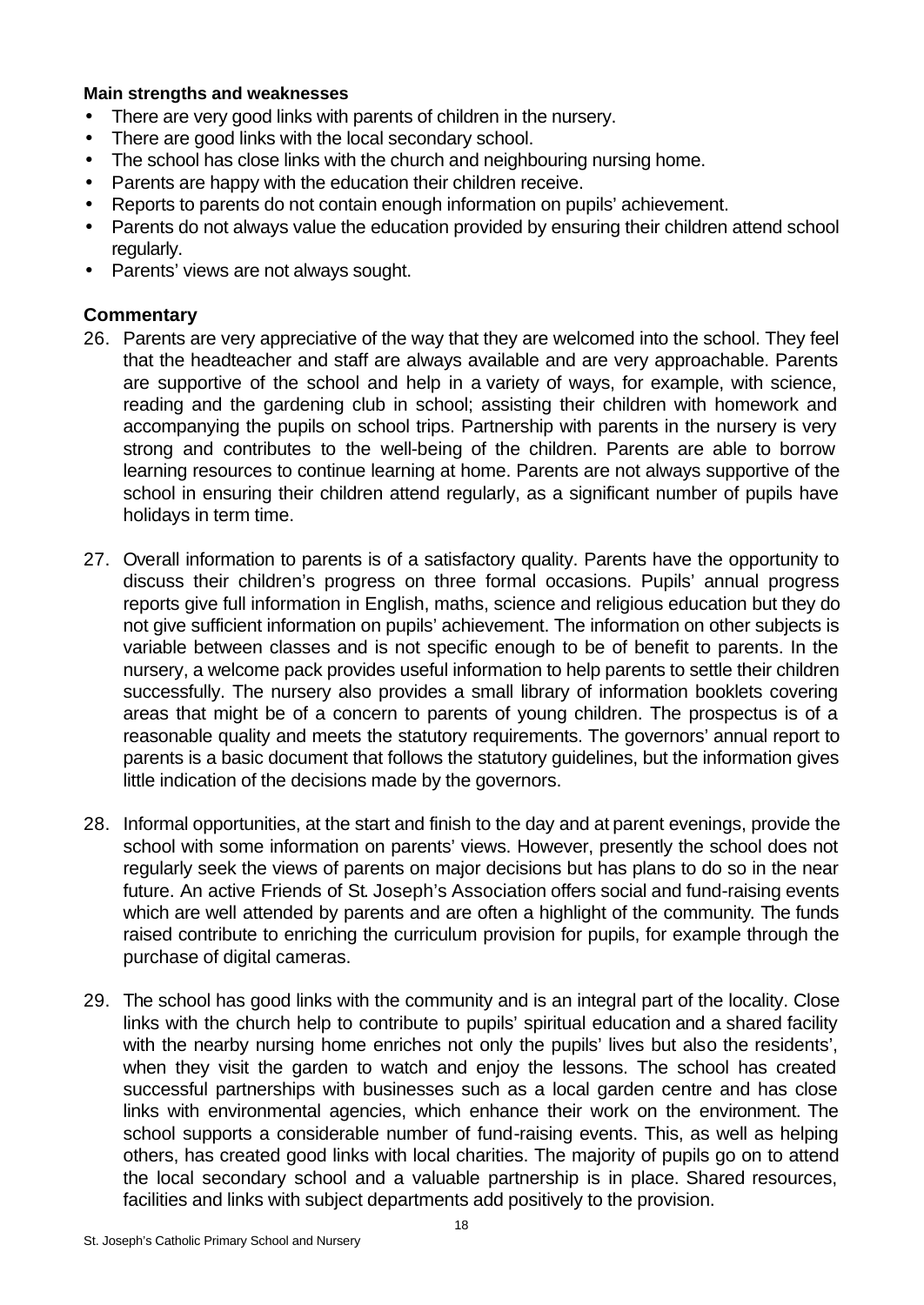### **LEADERSHIP AND MANAGEMENT**

The leadership and management of the school are **good**. The leadership of the headteacher and deputy headteacher is **very good**. The governance of the school is **satisfactory**. The school provides **good** value for money.

### **Main strengths and weaknesses**

- The headteacher provides very good vision and direction and so the school has made good improvements since the last inspection.
- The senior management team has created a strong teaching team and they monitor school performance well.
- The school improvement plan is satisfactory but does not have a clear overview of the school's priorities.
- The governors have clear systems for checking the school's spending, but their understanding of curriculum areas in need of improvement is less well developed.
- The good teamwork and support for all who work at the school ensures everyone gives of their best.

### **Commentary**

- 30. The very good leadership provided by the perceptive and clear sighted headteacher has successfully given the school the necessary vision to move forward since its last inspection. Regular, well structured and systematic monitoring of teaching quality has led to improved teaching throughout the school. This is an improvement since the previous inspection. With support from a very effective deputy headteacher and a clear-thinking senior management team, evaluation of performance information is used consistently to identify areas for improvement. It is embedded in English and mathematics and is poised to extend to science. This has resulted in significant improvements in reading, science and ICT since the last inspection. The school has already identified the need to improve writing and its use in subjects other than English. Good quality training for all members of staff has helped create a strong teaching team throughout the school. This, and the regular observations of teaching, is a positive contributory factor to the effective teaching and pupils' high levels of interest and motivation.
- 31. Management structures within the school are good. The school has maintained the quality of subject co-ordinators' involvement in the identification and evaluation of priorities in their areas. The school improvement plan features up-to-date action plans and delegated teams to monitor progress towards targets in all subjects. However, there is no clear overview of priorities for the whole school to address. This does not give staff and governors a clear picture of what is needed to bring about improvement in all subjects. The good strategies used to improve skills of pupils who have difficulties with reading show how well the school tackles new challenges. Subject managers are very committed to professional development to further improve the many good features of the school. Good quality teamwork ensures managers share their expertise to influence other colleagues' practices. All staff are very receptive to ideas that they consider will improve their performance.
- 32. The governance of the school is satisfactory. Governors are knowledgeable about the school's strengths and provide a good level of challenge and support over financial matters. There is a clear agenda to ensure statutory responsibilities are met well. The good improvements in ICT are testimony to the successful strategies in addressing the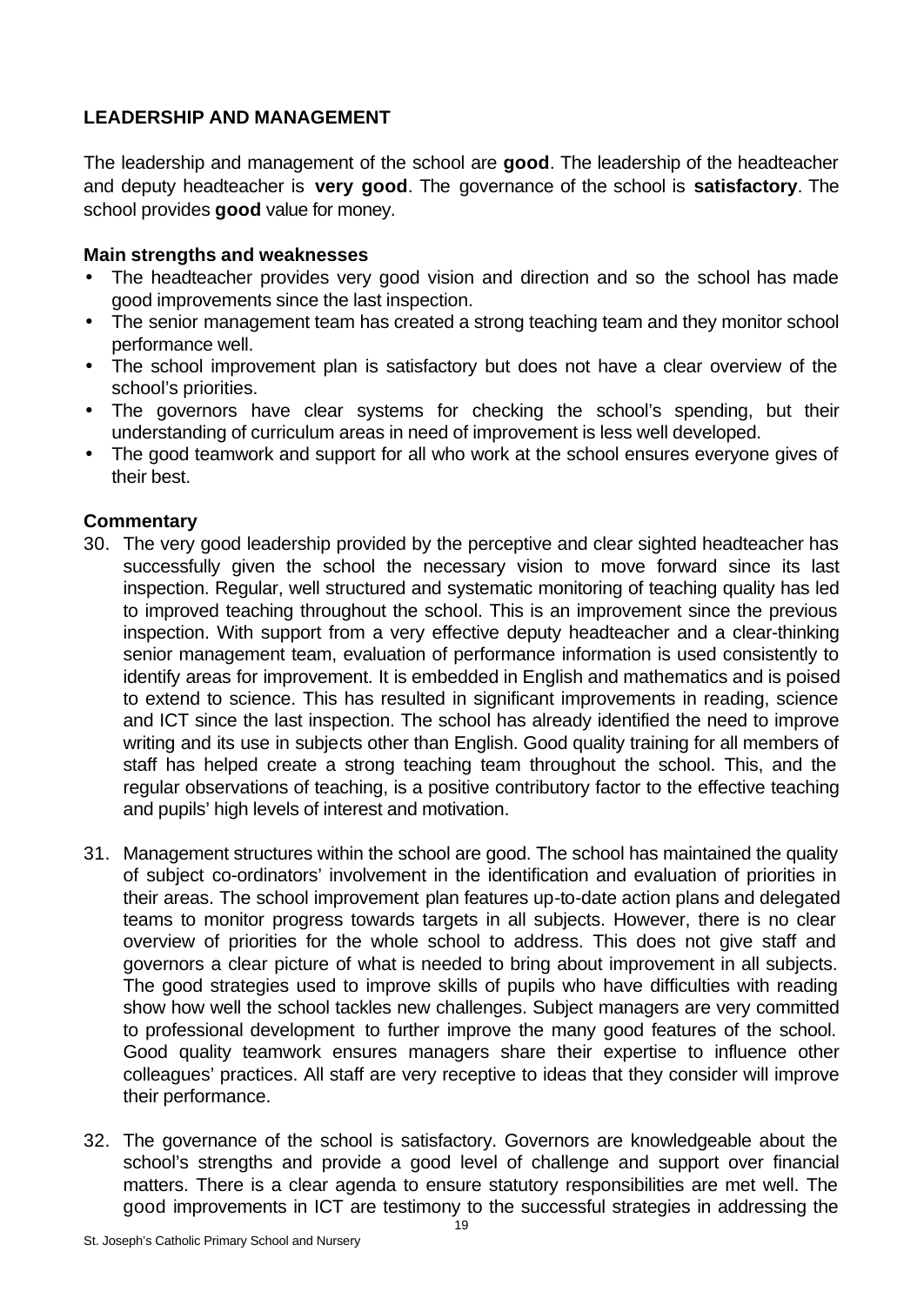key issues from the last inspection. All governors are well aware of the performances of pupils in local and national contexts. The work done to review performance data is helping them to become better critical friends of the school. They all have a subject responsibility and take this work seriously. However, not all are aware of curriculum areas that are in need of improvement. They read and approve the school improvement plan but the lack of a priority overview does not enable them to have an effective input or provide a focus for their monitoring of progress.

33. There is good provision for pupils with special educational needs. Good quality leadership and management reflect the findings of the previous inspection. The coordinator knows this area very well, provides a good example to colleagues and has developed a strong team of support assistants. This is having a positive effect on the quality of provision throughout the school. There are careful systems to ensure prudent spending of the specific allocation for special educational needs. The co-ordinator reviews and evaluates the effect of provision, staff and other resources, to make sure that they give good value for the money spent.

#### **Financial information**

| Income and expenditure $(E)$ |         | Balances (£)                        |        |
|------------------------------|---------|-------------------------------------|--------|
| Total income                 | 563,814 | Balance from previous year          | 78,311 |
| Total expenditure            | 542,869 | Balance carried forward to the next | 99,256 |
| Expenditure per pupil        | 2,049   |                                     |        |

*Financial information for the year April 2002 to March 2003*

34. The senior management team and the governing body have a very clear understanding of how financial management is used to help the school achieve educational priorities. Decisions on the deployment of learning support assistants have had a very positive impact on how well pupils with special educational needs learn. Financial management is very effective in supporting the major ICT developments and in the major improvements in the school building since the last inspection. There is a high carry forward figure but significant proportions are set aside to meet the school's costs for the recent building improvements and to meet the local education authority's requirements. Another sum, in the region of £10,000, has also been set aside to provide funding for the school's application for the Arts Mark accreditation. The governors are also well aware of the possible need to provide dedicated accommodation and specialist arts staff to support the school's accreditation. The school provides good value for money when the educational provision and pupils' achievements are set against the financial circumstances in which it operates.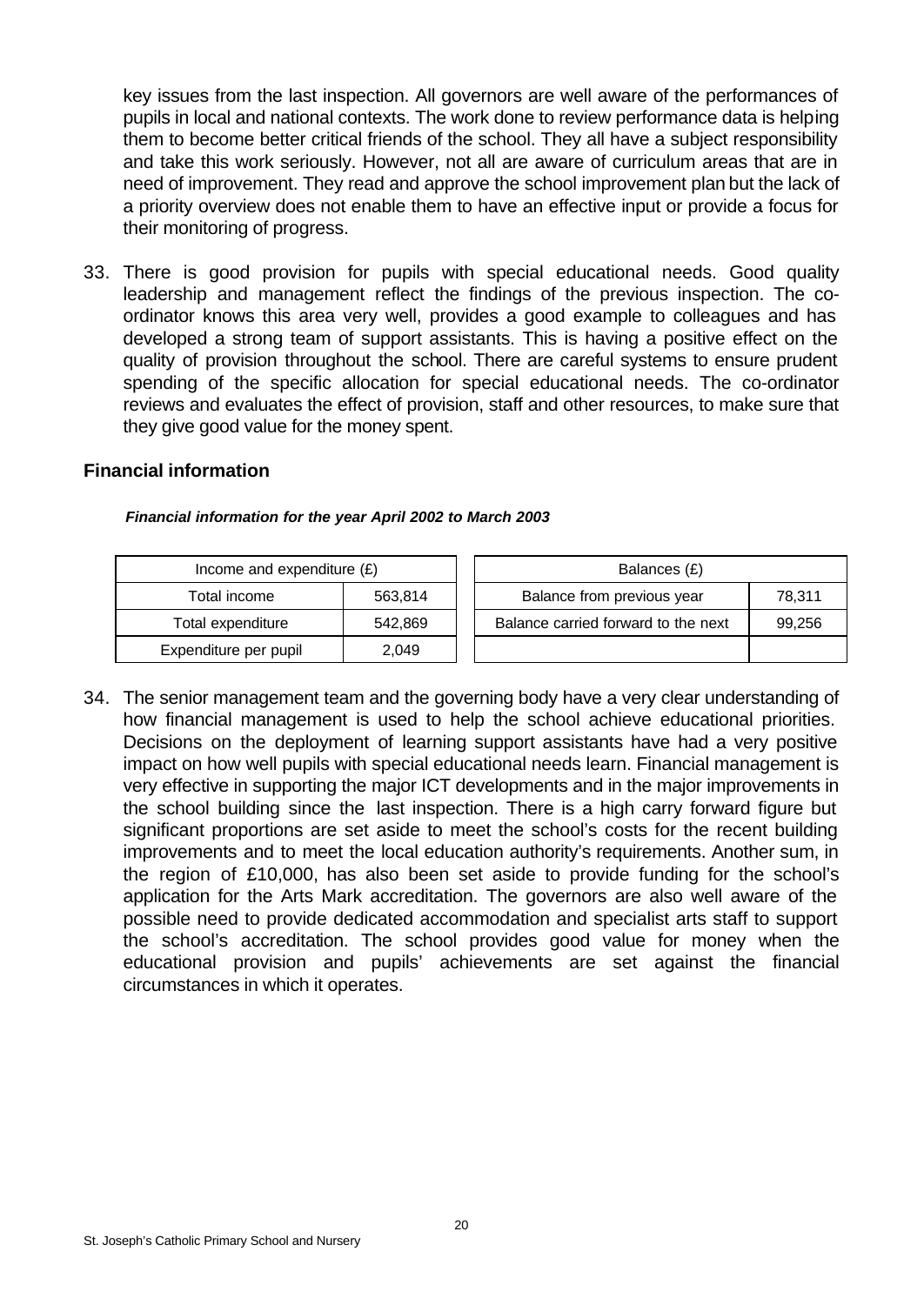# **PART C: THE QUALITY OF EDUCATION IN AREAS OF LEARNING AND SUBJECTS**

### **AREAS OF LEARNING IN THE FOUNDATION STAGE**

The provision for children in the nursery and reception is **very good**, which is an improvement since the last inspection.

35. The quality of teaching is very good across the Foundation Stage and in all areas of learning. Children achieve very well because of the very strong teamwork, very positive relationships and very effective systems that check their progress. The consistently high quality support from adults gives an immediate sense of security in which children flourish. The co-ordinator of the Foundation Stage gives very good leadership and has created a strong working partnership between the nursery and reception classes. The sensitive and supportive teaching and emphasis on personal, social and emotional development ensures children quickly relate very well to each other and adults. High expectations of behaviour result in children developing very positive attitudes to learning and an eagerness to do well. The good level of support throughout the Foundation Stage helps children who have special educational needs to join in with their classmates. Staff work closely with parents/carers to increase their understanding of their children's needs. The reception staff build very effectively on the very good start children have made in the nursery. Careful planning ensures good progression in reception children's learning with provision to move on to work within the National Curriculum when children are ready.

### **PERSONAL, SOCIAL AND EMOTIONAL DEVELOPMENT**

Provision in personal, social and emotional development is **very good**.

#### **Main strengths and weaknesses**

- Children achieve very well because the sensitive and very skilful teaching develops very good independence and social skills.
- The majority of children exceed the requirements of the early learning goals by the end of reception.

### **Commentary**

36. Very good teaching ensures the children have a very firm foundation for their development in this area of learning. Staff work hard to increase children's self-awareness, independence and patience in taking turns to answer questions. Thorough and very careful planning ensures that all children are able to join in the full range of activities, including a good balance between adult-led activities and child initiated ones. Children gain confidence and self-esteem and increase their ability to work well with each other and adults. Children tackle their work with much enthusiasm in the nursery and are keen to have a go at new experiences. For instance, they responded very well to looking at and handling snails. Skilful teaching ensured children knew how to handle snails carefully and to wash their hands after picking them up. Children continue with these very positive attitudes in the reception classes because staff give them much encouragement. Careful organisation of group work throughout the Foundation Stage ensures that children learn to work and co-operate with a range of adults. This makes a positive contribution to children's attitudes and relationships in the nursery and reception classes. All children leave their parents/carers happily and settle quickly to the established routines.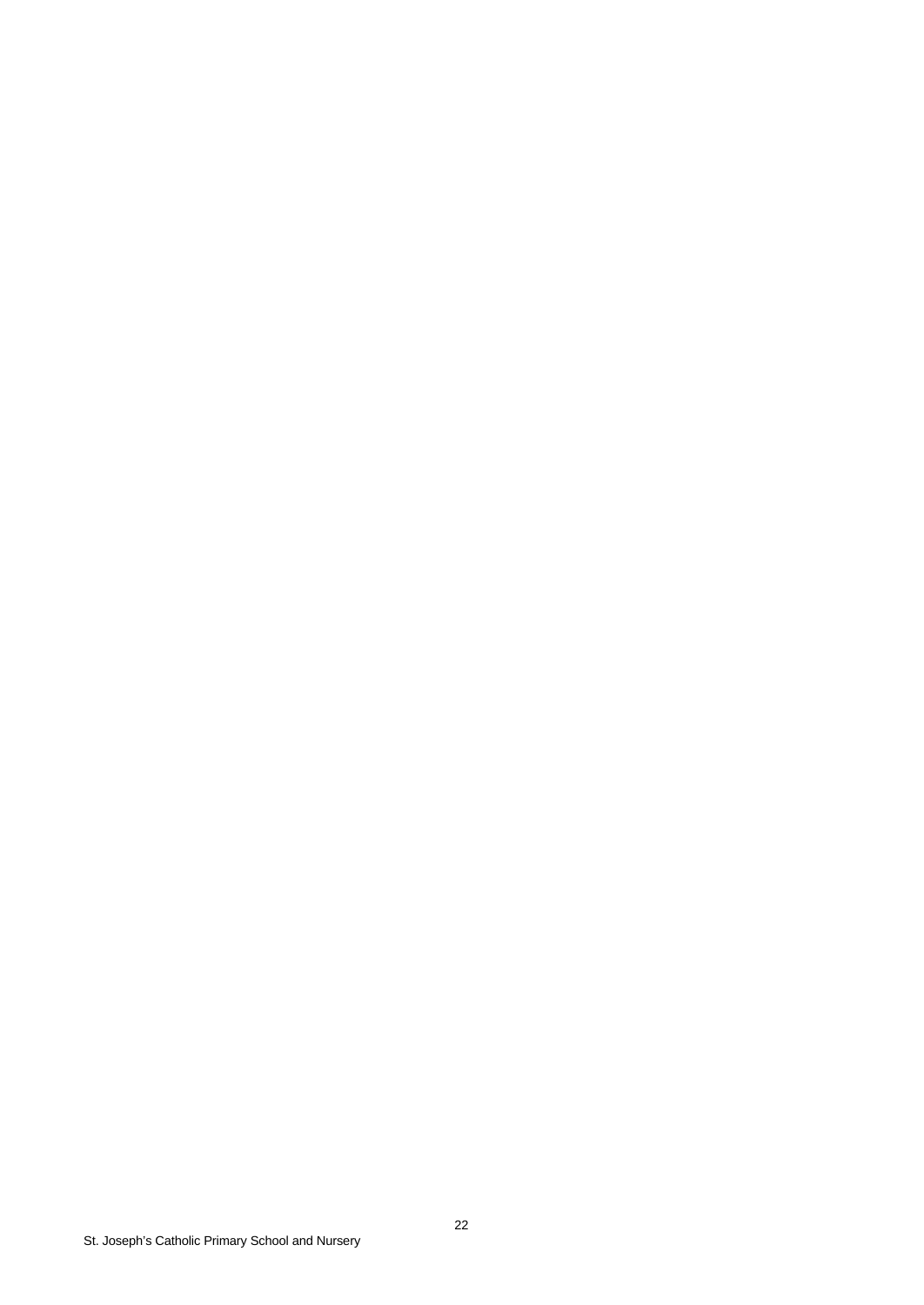### **COMMUNICATION**, **LANGUAGE AND LITERACY**

Provision in communication, language and literacy is **very good**.

### **Main strengths and weaknesses**

- Very good teaching ensures that children exceed the requirements of the early learning goals in their speaking, listening, reading and writing skills.
- All adults give children many and varied opportunities to increase their understanding and use of language.

### **Commentary**

37. Adults in the nursery and reception classes work very closely together. This ensures children learn to listen carefully to adults and each other. Most children achieve well in developing their speaking skills and talk happily with each other and adults. They quickly learn to speak clearly and develop the use of sentences when they answer questions. All adults share stories with children throughout the day. This interests them in books and helps them understand that print has meaning. Children enjoy listening to stories and, by the end of their time in the nursery, many choose to look at books independently. In reception, children successfully use their knowledge of letter sounds to read common words and simple sentences. Staff ensure that children in the reception classes increase their early writing skills. This is effective because all children know that writing conveys meaning and can write their own names and simple captions. The more able children are already beginning to write simple sentences. This is a result of the careful teaching and children's high levels of interest and enthusiasm. Most children in the reception classes already exceed the expectations of the early learning goals.

### **MATHEMATICAL DEVELOPMENT**

Provision in mathematical development is **very good**.

#### **Main strengths and weaknesses**

- Very good teaching stimulates children to learn and gives them many opportunities to explore number and shape.
- Very clear assessment procedures are used very well to build on and increase children's previous knowledge.

#### **Commentary**

38. Staff provide an exciting and stimulating range of mathematical opportunities in the nursery and reception classes. This ensures children become interested and motivates them to increase their skills in recognising and using numbers. By the time they leave the nursery most children already write well formed numerals. The very effective support for all children ensures they increase their skills so that, by the time they leave the reception classes, most exceed the early learning goals. Throughout the Foundation Stage children enjoy counting sessions and join in eagerly. Reception staff work hard to increase children's ability to use suitable mathematical language. For example, children used everyday objects to reinforce their understanding of addition. The children were very enthusiastic about this activity and quickly learned to add on and subtract. All children support their learning effectively by using computers. This increases their mathematical understanding as well as their computer skills as they identify and move shapes on the screen. Adults use assessment very effectively to give children work that meets their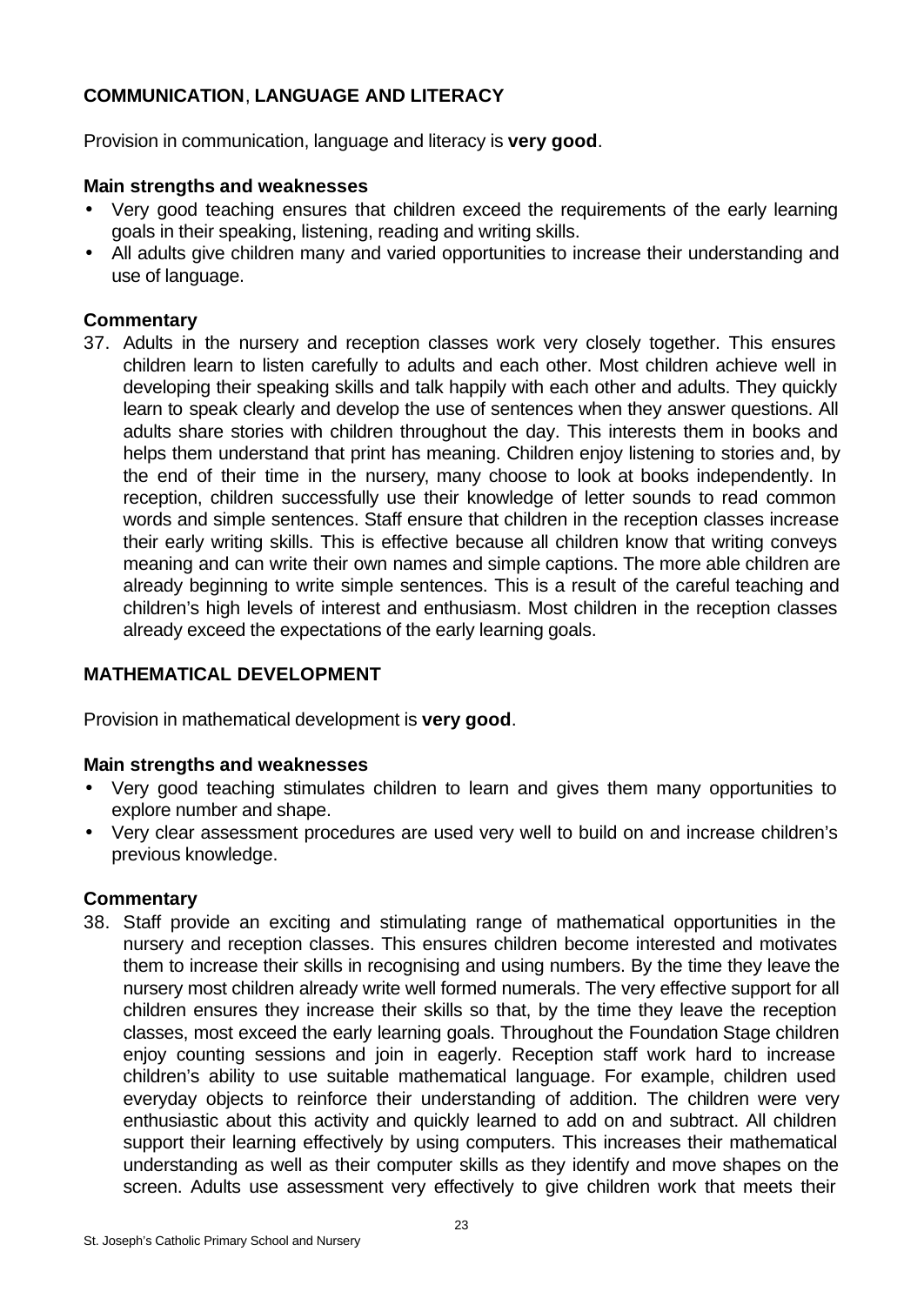identified needs. This ensures that children consolidate their understanding and knowledge before moving on to new learning.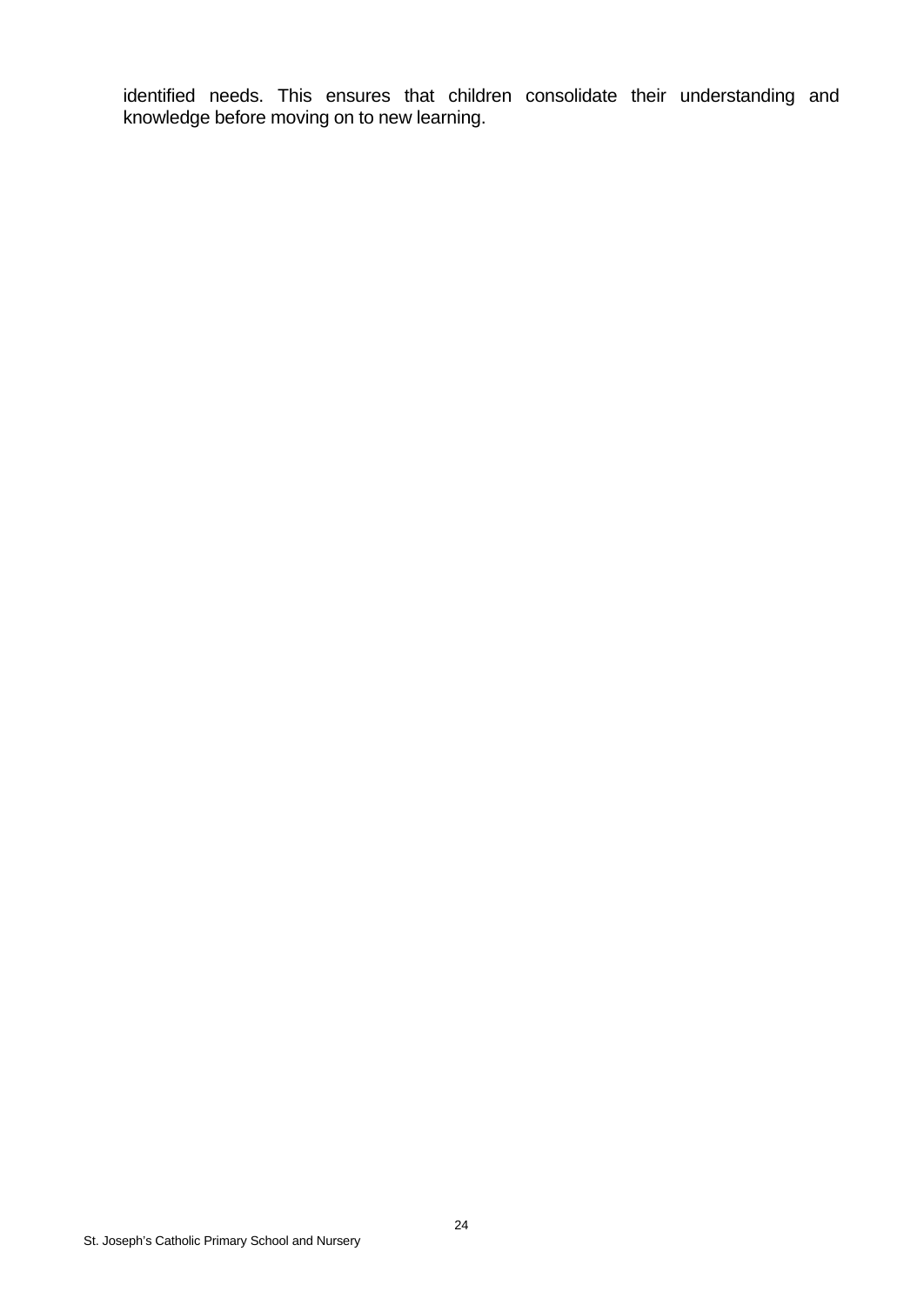### **KNOWLEDGE AND UNDERSTANDING OF THE WORLD**

Provision in knowledge and understanding of the world is **very good**.

### **Main strengths and weaknesses**

- The consistently high quality teaching gives children confidence to ask questions and to explore different situations.
- The Foundation Stage staff ensure all children have many opportunities to increase their awareness of the world around them.

### **Commentary**

39. Throughout the Foundation Stage the very good teaching increases children's confidence in investigating natural and manufactured objects. This develops their knowledge of living creatures and of the need to care for them and each other. All adults make sure that children increase their awareness of the world around them. They take them out into the immediate local area and make very effective use of the school grounds. Support from a local garden centre increases children's awareness of the meaning of care and enhances their enjoyment of the outside learning area. For example, children enjoy caring for the rainbow garden and planting different seeds and seedlings. The children are confident enough to ask questions and make suggestions. Adults provide interesting work; this stimulates and motivates children to learn and achieve. They experiment with materials, joining them together to make stuffed bears and moving joints. This increases their ability to make choices and decide which methods work best. Very careful teaching ensures that all children learn the importance of planning their work. For instance, children made and matched fruit salads to their previously drawn plans. They evaluated the results carefully and suggested improvements. All teachers ensure children develop a keen interest in computers. They have secure skills in using the mouse and keyboard effectively to control movement on the screen. These skills are further developed as children use the dedicated computer room to increase their techniques. Most children already exceed the early learning goals.

### **PHYSICAL DEVELOPMENT**

Provision is **very good**.

#### **Main strengths and weaknesses**

- Very good teaching ensures that children achieve very well in developing their awareness and use of space.
- The very effective use of indoor and outdoor provision increases children's ability to use and control their bodies and limbs.

#### **Commentary**

40. Staff work very hard to increase children's skills in using and controlling their bodies. This results in skilful sequences of movement and a well-developed ability to use pencils, scissors and other tools. All children in the Foundation Stage have access to the school hall and to well equipped outside learning areas. The current weekly lesson with a visiting instructor from a locally funded initiative is having a positive effect on children's enjoyment, skills and interest. Adults use these areas very effectively to develop independent learning and the ability to work safely with large equipment. The very effective co-ordinator has ensured each class has immediate access to outdoor learning. This gives all the children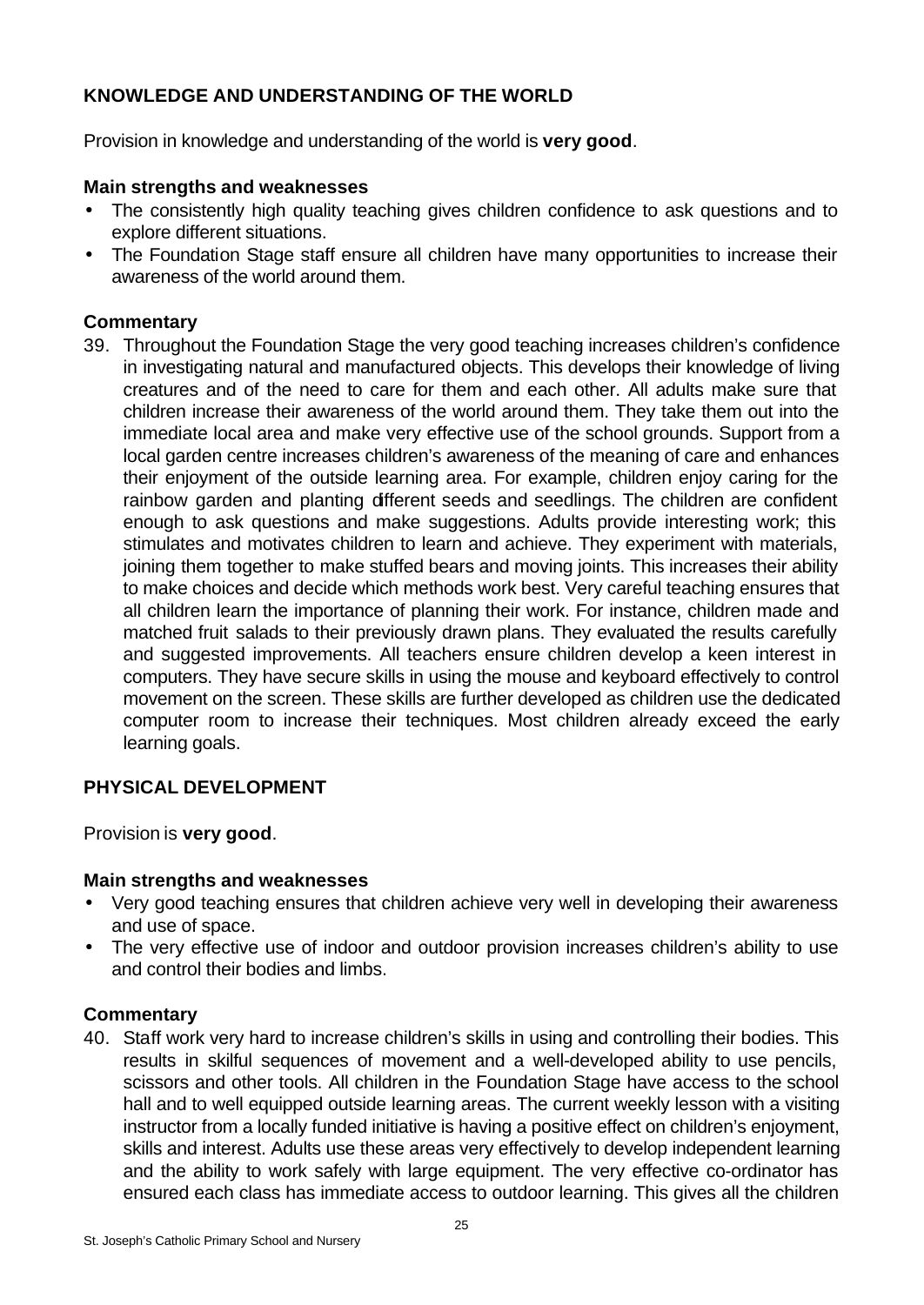opportunities to work outside on a variety of surfaces. Throughout the Foundation Stage children have plenty of chances to increase their skills in using tools such as pencils, scissors and brushes and in shaping and joining materials. Most children's skills already exceed the expectations of the early learning goals in the reception classes.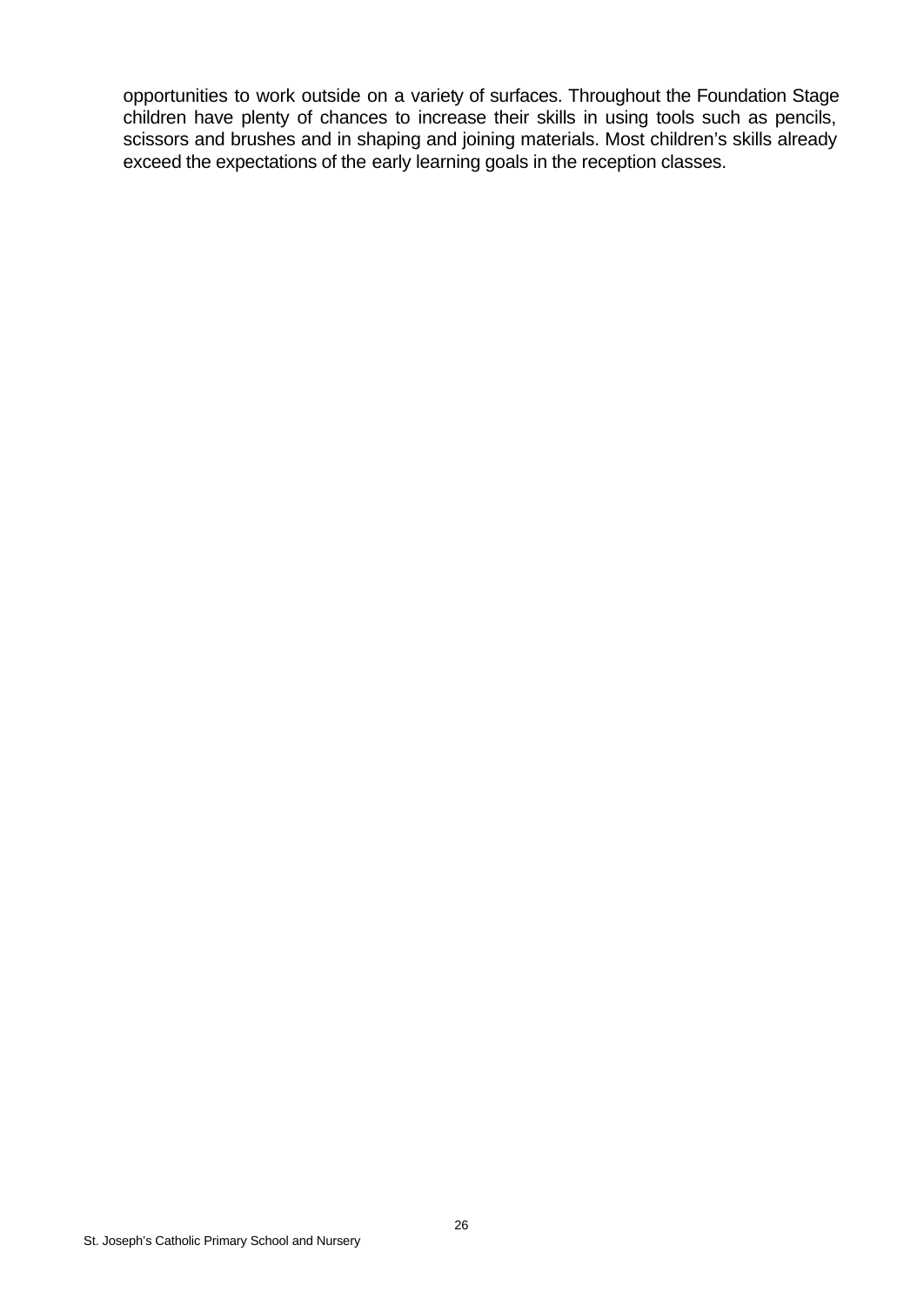### **CREATIVE DEVELOPMENT**

Provision in creative development is **very good**.

### **Main strengths and weaknesses**

- All adults give children many interesting opportunities to develop their imagination.
- Children achieve very well in recognising and copying rhythms.

### **Commentary**

41. Consistently very good quality teaching ensures that children begin to develop their imagination effectively from entry to the nursery. The very good provision of imaginative areas that interest and involve boys and girls increases thinking, speaking and cooperative skills. For example, children enjoy using the campsite and planning what they are going to do. All children learn to mix and use paint to create pictures and patterns and use materials to make collages. Adults in the reception classes build very well on these early experiences. This helps children develop their skills of using media and materials very well. They use their imagination very effectively when, for example, they go on a bear hunt and increase their knowledge of directions. All children practise their singing skills in a range of nursery rhymes and jingles in lessons and have specific music sessions. Children in the reception classes achieve very well in identifying, copying and playing rhythmic accompaniments to songs. All staff promote children's creative skills very well and most are likely to exceed the requirements of the early learning goals by the end of their reception year.

### **SUBJECTS IN KEY STAGES 1 and 2**

### **ENGLISH**

Provision in English is **good.**

#### **Main strengths and weaknesses**

- Good teaching leads to good achievement and above average standards by the end of Year 6.
- Assessment procedures are good, but use of information to set individual pupil targets needs further development.
- Leadership and management of the subject are good.
- Pupils in Years 1 and 2 do not have enough opportunities to apply their writing skills in different ways or to write at length.
- Pupils have limited opportunities to make wider use of their writing skills to support work in other subjects.

#### **Commentary**

42. Recent results in national tests and an analysis of pupils' work show that pupils of all abilities achieve well in their reading and writing. Overall standards at the end of Years 2 and 6 are above average and are higher than at the time of the last inspection. Over a third of pupils reach the higher standard (Level 3) in reading by the end of Year 2, and a similar proportion reach Level 5 in English by the end of Year 6. Standards in speaking and listening are average. The strong focus on, and changes to, the teaching of reading in Years 1 and 2 have resulted in good improvement since the last inspection. Pupils in Year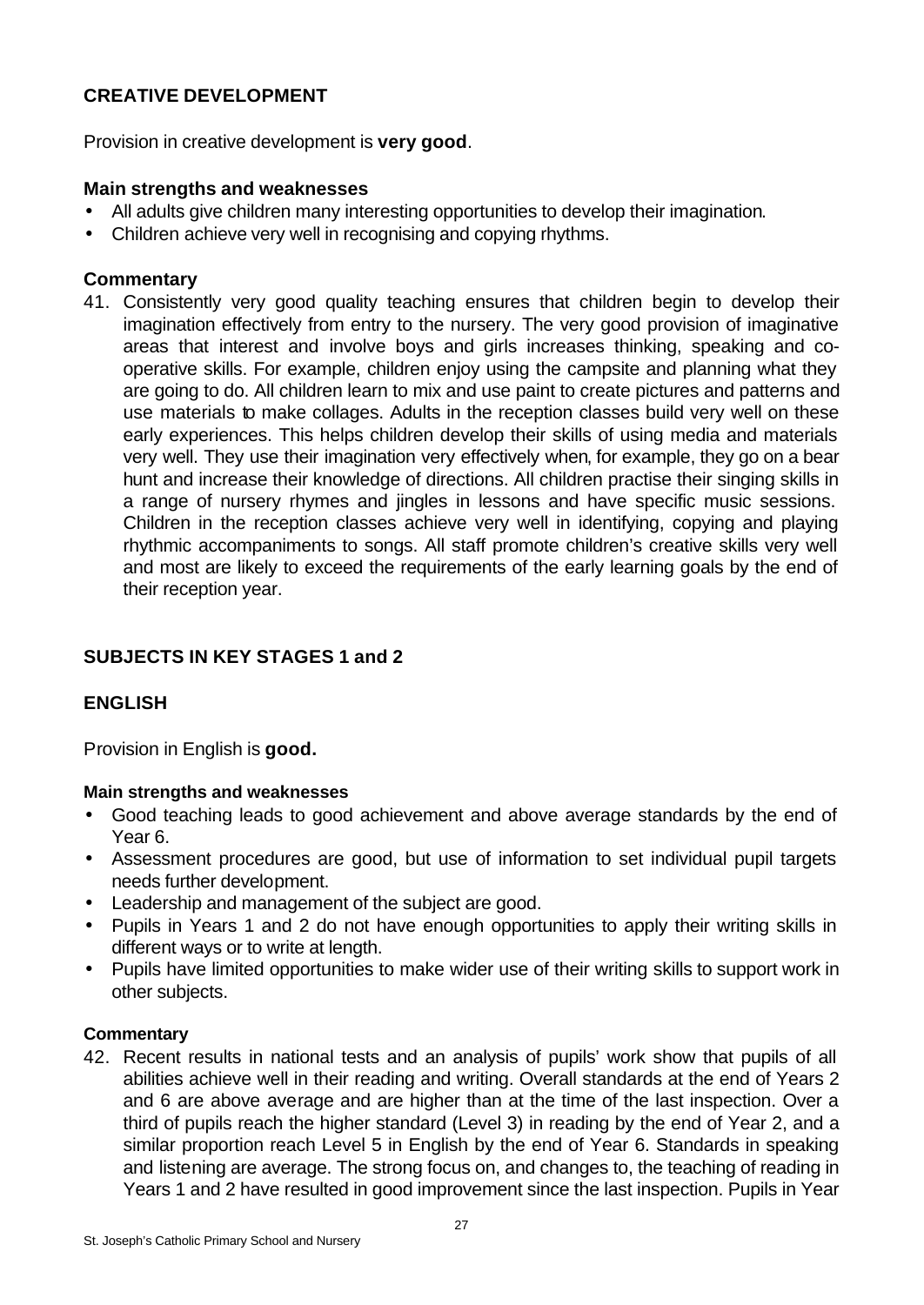2 read confidently and expressively, using punctuation to create the mood of the story. The teaching of reading is good. Group reading sessions are well organised with books carefully chosen to match the needs of different groups of pupils. Teachers ask probing questions that challenge pupils' thinking and extend their understanding of the text. As a result of the strong focus on the development of pupils' word-building skills, they make confident and effective attempts at reading unfamiliar words. The school works hard to promote the enjoyment of books and involves pupils in choosing books for the school library. This has a positive effect on pupils' attitudes and pupils in Year 6 agree that the library contains an interesting range of books.

- 43. The teaching of key skills of spelling and sentence construction is good and pupils' writing in Year 2 shows a good grasp of grammar, punctuation and spelling. However, use of their writing skills is only satisfactory, because pupils do not have enough opportunities to apply their skills in different ways or to write at length. This limits progress, particularly for more able pupils. By Year 6, pupils achieve well in writing, because teaching effectively extends pupils' skills and provides them with a greater range of opportunities for writing in English lessons. They put across their ideas clearly and are encouraged to use interesting vocabulary, which brings their writing to life. For example, in a very good Year 5 lesson, the teacher's lively and imaginative approach generated much enthusiasm and interest resulting in some very effective choices of words and phrases. Some examples of pupils' use of ICT to record their written work were seen but these were limited.
- 44. Regular checks on how well pupils are doing give teachers a clear idea of their progress. They make good use of the information to identify different ability groups and pupils who need extra help and guidance. Effective support systems are in place to rectify any weaknesses and ensure that pupils progress well in developing the skills they need. Learning support assistants are well trained and ably support pupils with special educational needs by checking that they understand the tasks and giving effective guidance as needed. However, teachers do not always explain at the beginning of lessons what is to be learned, or evaluate pupils' learning at the end, so that pupils know how well they are doing. The current system for identifying pupils' individual targets is slow and unmanageable and therefore not as effective as it could be.
- 45. The co-ordinator is experienced and knowledgeable and has a clear view of the strengths of the subject. She identifies areas for development through classroom observation and examination of pupils' work and helps to bring about improvement by planning and implementing the necessary action. Although standards in speaking and listening are satisfactory, she has identified this as an area in which standards could be raised. Throughout the school there is an increased focus on providing pupils with planned opportunities for speaking. Her good leadership and management and her desire to raise standards further are reflected in the overall good improvement since the last inspection.

#### **Language and literacy across the curriculum**

46. There is not enough focus on developing key literacy skills in other areas of the curriculum. As a result there is inconsistency throughout the school. In science, pupils have some good opportunities to use their writing skills. In Year 2, work on the environment reinforced their letter writing skills. By contrast, too little use is made of pupils' writing skills in history and geography and opportunities to develop literacy skills and harness pupils' enthusiasm are missed.

#### **MATHEMATICS**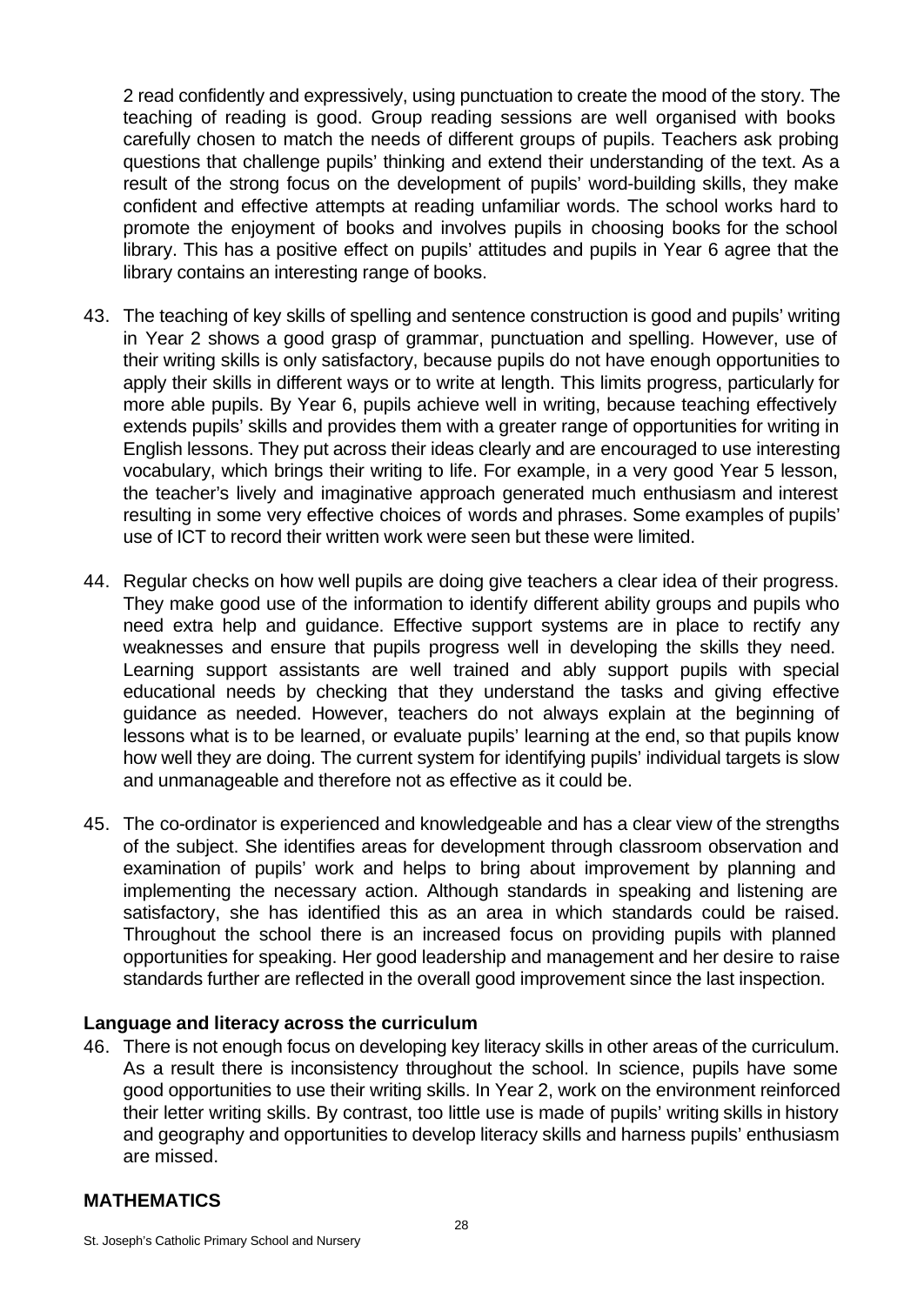Provision in mathematics is **good**.

### **Main strength and weaknesses**

- Standards by Year 2 have improved since the last inspection, and standards by Year 6 have been maintained.
- Pupils do well in mathematics.
- The overall quality of teaching is good throughout the school and so pupils make good progress in their learning.
- Assessment procedures are used well to identify pupils who need additional support.
- In some lessons, the initial mental arithmetic sessions are not as effective as they could be.

### **Commentary**

- 47. Results in national tests at Year 2 have improved since the last inspection and in 2003 were well above average. In the current Year 2, standards are above average as there are more pupils with special educational needs within the year group. In national tests at Year 6, standards have varied slightly from year to year because of differences in attainment in the year groups. In 2003, the school's performance was well above average. Standards are broadly similar in the current Year 6 but, with a slightly smaller proportion of pupils reaching the higher standard, overall standards are above average. An analysis of pupils' work shows that throughout the school they make good progress in numeracy and use a suitable range of strategies to do calculations in number. Pupils gain a good understanding of other aspects of mathematics, including shape, measurement and problem solving. Higher-attaining pupils make good progress and reach a higher standard because of good levels of challenge within lessons. This represents good achievement for all pupils and is an improvement since the last inspection.
- 48. Overall teaching is good throughout the school and so pupils achieve well. Teachers provide pupils, including those with special educational needs, with good levels of encouragement. Consequently, pupils have positive attitudes towards their work and behaviour in lessons is very good. Teachers make sound use of the National Numeracy Strategy when planning lessons and provide a good balance between number work and other aspects of mathematics, including problem solving. Clear explanations help pupils to develop a good understanding of number, shape and measurements.
- 49. In the lessons seen, which ranged from satisfactory to good, the mental arithmetic start to the lesson did not have a clear enough focus on a useful mental strategy for pupils to develop. The pace was often slow and questioning did not always ensure all pupils were fully involved. In some lessons the starter activity took too long, so reducing the time available for the main activity.
- 50. The subject is well managed by an enthusiastic co-ordinator. There are good procedures for assessing pupils' progress and teachers make effective use of this data to identify pupils for additional support. This intervention programme and the support given in lessons by learning support staff ensures all pupils, including those with special educational needs, make good progress in their learning.

### **Mathematics across the curriculum**

51. While pupils were seen to use measurements in science during the inspection, there are insufficient opportunities for pupils to use and develop their mathematical skills across the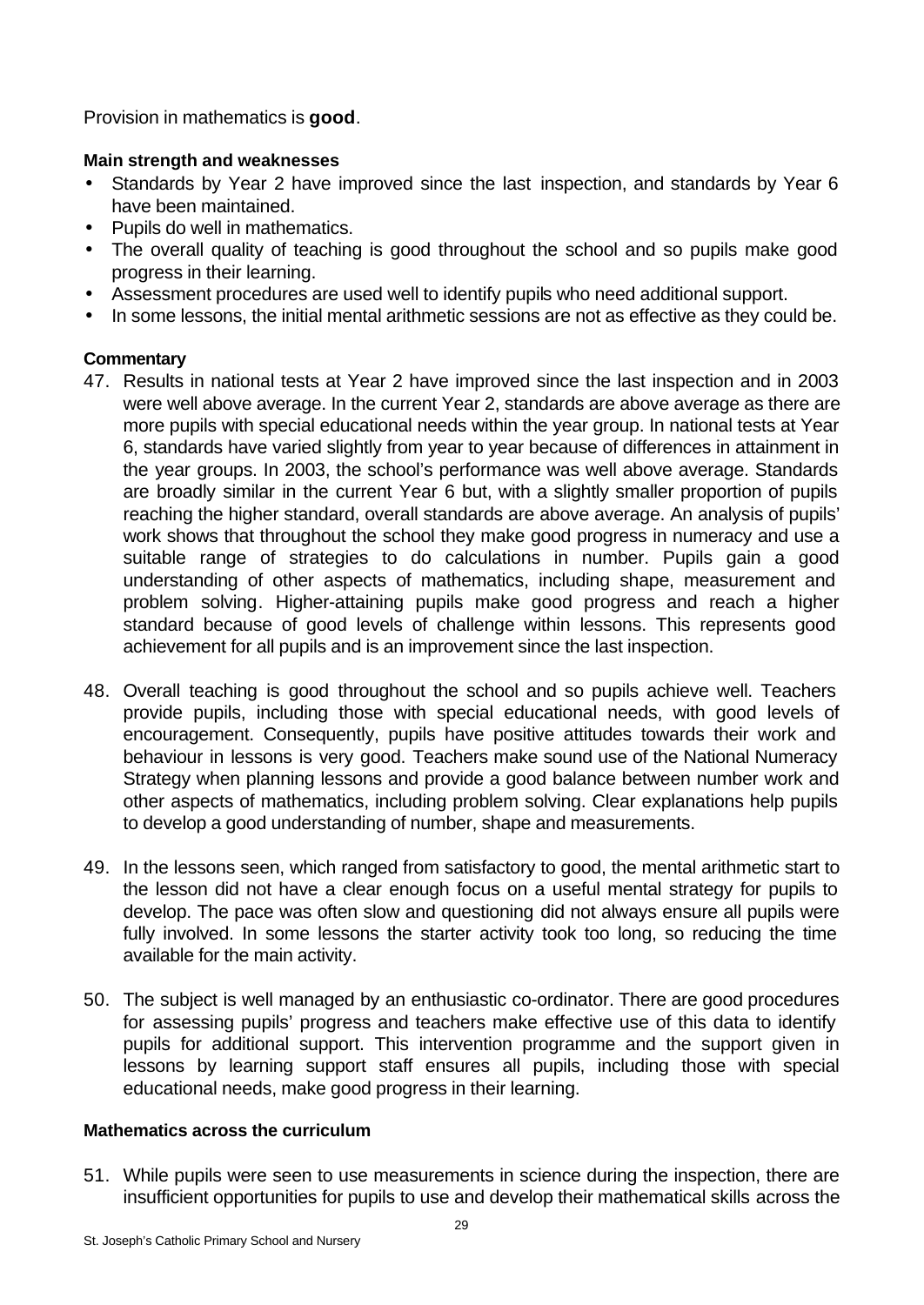curriculum. Teachers do not plan sufficiently for pupils to use number, data handling and measurements in other subjects, such as design and technology and geography. Computers are occasionally used to reinforce work in numeracy but opportunities within lessons to support pupils' learning are often missed.

### **SCIENCE**

Provision in science is **good**.

### **Main strengths and weaknesses**

- The current focus on scientific enquiry and investigation is having a positive effect on standards and achievement.
- Pupils achieve well because of the consistency of teaching and strong leadership and management.
- Pupils do not always use their writing skills to good effect in science.
- The varied and stimulating curriculum interests and motivates pupils to learn.
- The current assessment systems show what pupils can do, but do not give a clear indication of what they need to do to improve.

#### **Commentary**

- 52. There has been a significant improvement since the previous inspection. Test results and inspection evidence show that standards are above average, progress is good from Years 1 to 6 and teaching is consistently good. All pupils achieve well in investigative and experimental science, which was a weak area at the last inspection.
- 53. The school's performance in national tests at the end of Year 2 is not likely to be as high as that in 2003. This is because there are more lower-attaining pupils in the current Year 2. An analysis of written work shows that by Year 2 pupils achieve standards above those expected from this age group because of the good number of pupils reaching the higher standard, Level 3. This is a significant improvement since the previous inspection when standards were below those expected. The focus on scientific investigation and enquiry ensures that pupils in Year 1 achieve above average standards in their work. Teachers build effectively on this as pupils move through Year 2 and ensure that the work develops from pupils' previous learning. Teachers make the work interesting and stimulating and, as a result, pupils want to learn. Their work on environmental issues is of a particularly good standard.
- 54. By Year 6, standards are above those expected nationally. This is an improvement since the previous inspection. This is because of the increased focus on investigative work and teachers ensuring pupils understand the meaning of technical language. By Year 6 pupils have a clear understanding of scientific processes and use these to good effect in their work on setting up fair tests to decide which substances will dissolve. They have secure knowledge of the properties of solids, liquids and gases. Most pupils use the correct technical formulae for gases such as carbon dioxide and oxygen. The majority of pupils understand the principle of refraction and use this in their work on how light travels. All pupils respond well to the interesting teaching and work with a will to learn new facts.
- 55. The strong and well-informed leadership ensures that guidance for teachers is clear and that pupils build on their earlier learning. Consequently, teaching and learning are good. The effective subject co-ordinator ensures that all teachers place much emphasis on the investigative element of science. This makes a significant contribution to pupils'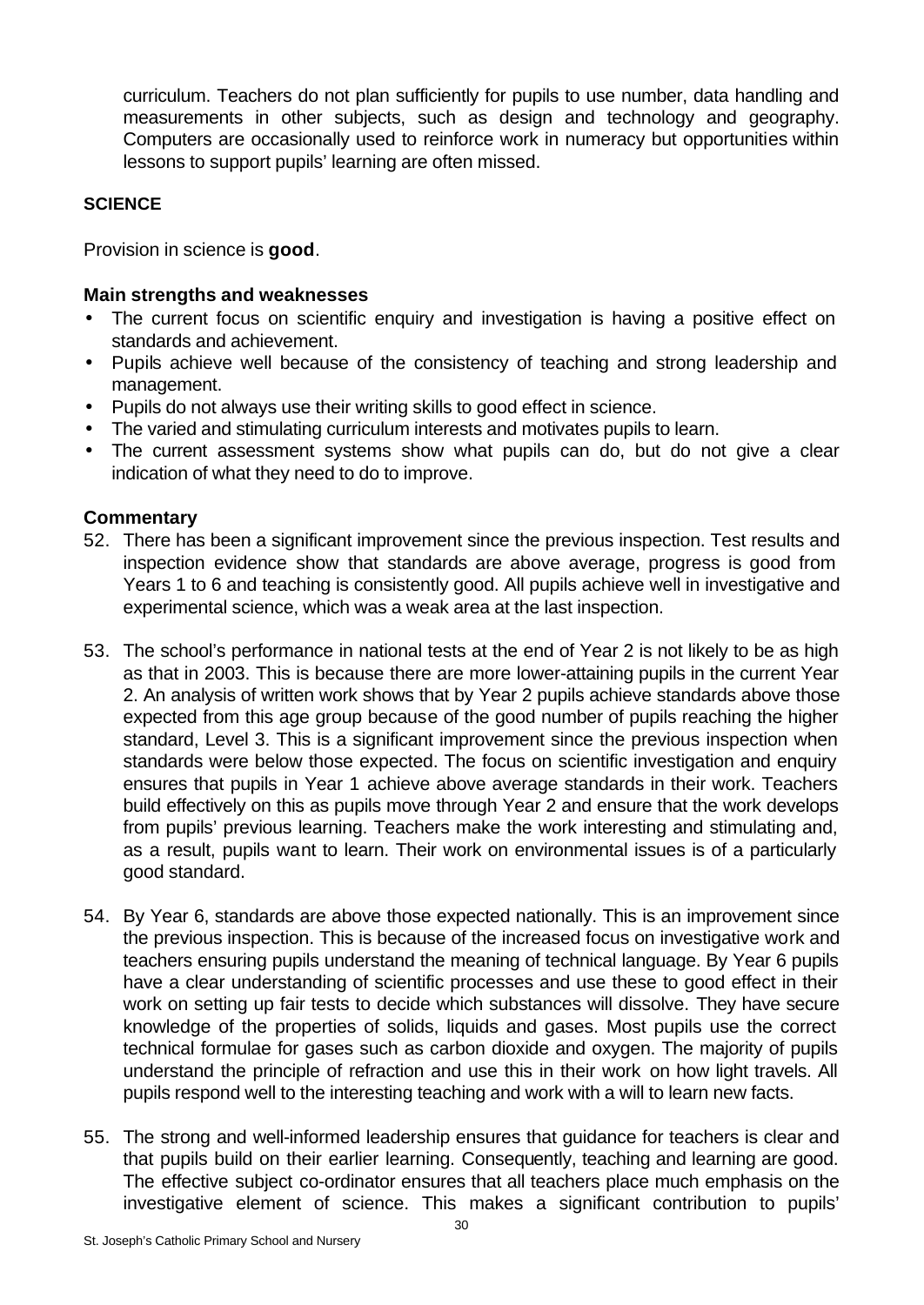achievement, interest and motivation. Teachers make activities in science interesting and exciting for all pupils. This makes sure that girls are as enthusiastic as boys and achieve equally well. All teachers take care to give pupils work that matches their identified needs. The tasks for pupils with special educational needs are carefully planned to support their individual needs. This, and the sensitive support from adults, ensures they achieve well in science. Support for higher attaining pupils is effective in developing their scientific knowledge and understanding. Throughout the school teachers ensure that pupils produce carefully labelled drawings and accurate diagrams. Their ability to write concise and clear summaries of their findings is restricted by the lack of opportunities to apply their knowledge of writing to scientific investigations.

- 56. The coverage of the science of living things is thorough and teachers are beginning to make satisfactory use of computers to support pupils' learning. For example, pupils in Year 2 use computers confidently and accurately to record their findings about food. All members of staff make effective use of the school's stimulating grounds and the local area to give pupils a varied and interesting curriculum. The school has a well-structured programme of health education that forms part of pupils' work on living things. This ensures that by Year 6, pupils have a clear understanding of relationships. Their work shows a good level of understanding of issues such as alcohol abuse and drug misuse.
- 57. The co-ordinator, who monitors teaching, learning and standards regularly, is very clear about what needs to be done to raise standards further. She has put a range of effective strategies in place already. These include an emphasis on the use of investigation and correct scientific language from Year 1 and this is making a positive contribution to pupils' achievement. She has correctly identified the need in the coming academic year to identify targets for improvement. Assessment is satisfactory but there is some inconsistency in its effective use and in marking to improve pupils' work. The subject leader is aware of this and is already putting strategies in place to address the issue.

#### **INFORMATION AND COMMUNICATION TECHNOLOGY**

Provision in information and communication technology (ICT) is **satisfactory**.

#### **Main strengths and weaknesses**

- Standards and provision for the subject have improved since the last inspection.
- The subject is well led.
- There are no whole-school procedures for assessing pupils' progress.
- Insufficient use is made of ICT to support pupils' learning in other subjects.

#### **Commentary**

58. The school has successfully improved the provision for the subject since the last inspection when teaching and learning were unsatisfactory. Good leadership of the subject has resulted in resources and pupils' access to computers now being good following the development of an ICT suite. The opening of the ICT suite has supported teaching and enhanced pupils' learning well. Teachers' confidence and expectations have improved as a result of appropriate training and the introduction of a satisfactory curriculum based on national guidelines. Consequently, standards have improved and are no longer below expectations. There are clear targets for future development of the subject and the use of ICT in supporting learning outlined in the school improvement plan.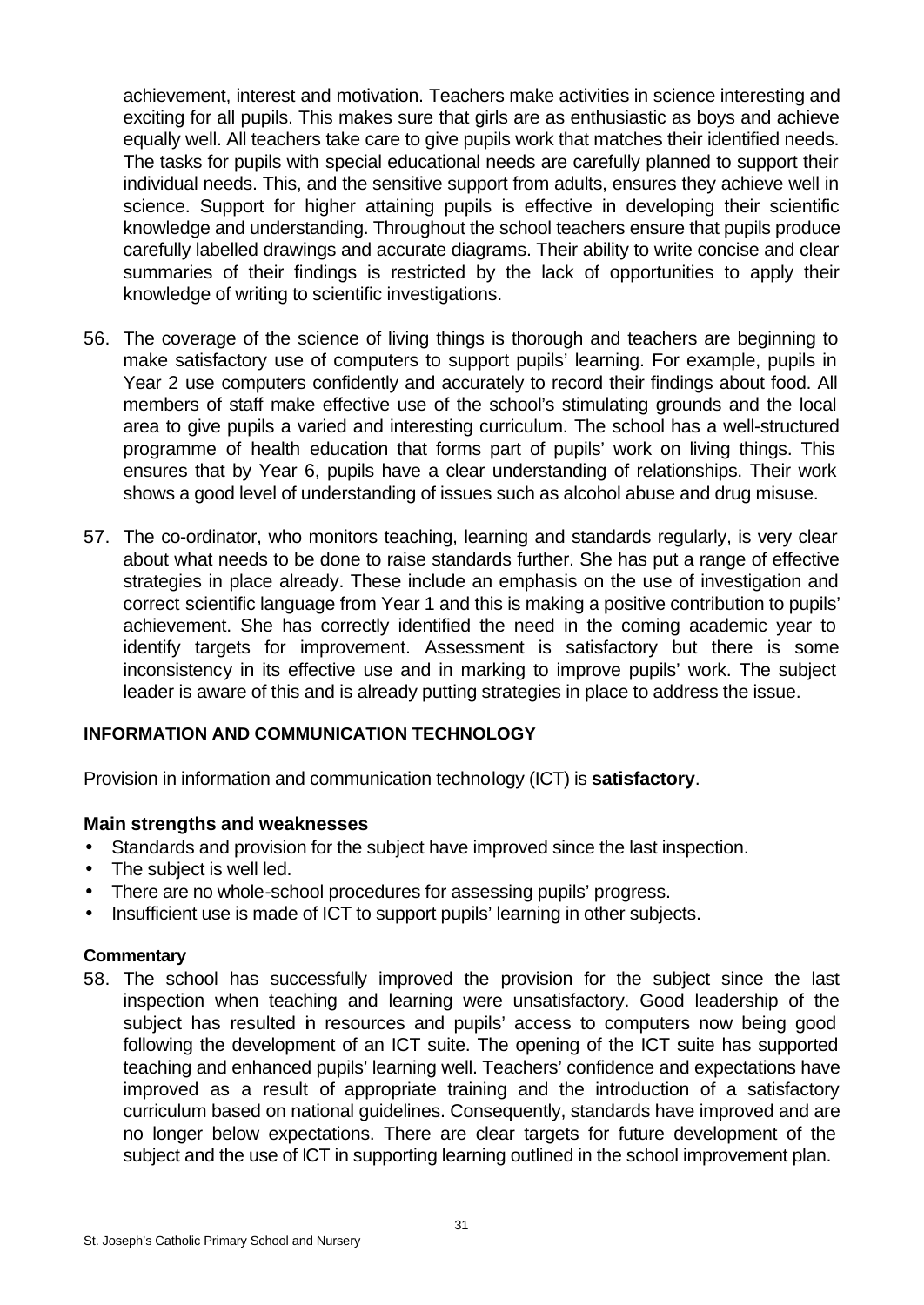- 59. Evidence from pupils' previous work, discussions with staff and pupils and observations in lessons show that standards throughout the school are in line with national expectations. This represents satisfactory achievement. Pupils make sound progress through their weekly visits to the ICT suite where they develop their computer skills. Pupils in Year 2 satisfactorily program a toy robot to turn and move forwards and backwards. By Year 6, pupils use a suitable range of skills to produce multimedia slides that combine text and graphics.
- 60. The progression in pupils' learning through the school indicates that teaching over time is satisfactory. During the inspection teaching and learning in lessons were satisfactory, with one example of good teaching observed. During lessons in the ICT suite, teachers make good use of the resources available. They provide clear explanations by using the digital projector to demonstrate programs and effective individual support as they circulate around the class. In planning lessons teachers make suitable links between the ICT skills being taught and other areas of learning. This was done most effectively in the good lesson observed when pupils' development in the use of a graphics program was carefully combined with their work in art and design.
- 61. As there is no whole-school system for recording what groups of pupils can do in order to help teachers with their planning, assessment of pupils' progress is unsatisfactory. Useful ICT logbooks are being introduced, in which pupils record what they have done. This is beginning to give pupils a better understanding of what they can do and how they can improve.

#### **Information and communication technology across the curriculum**

62. Teachers provide links with other subjects when planning their ICT lessons. However, insufficient use is made of pupils' improving skills and the new resources, both in the ICT suite and in the classrooms, to support learning across the curriculum. A small number of effective links between ICT and other subjects were noted during the inspection, for example in art and design. There is scope, however, to improve pupils' ICT skills through consolidating and developing their use by using, for example, communication, research and data handling skills in subjects such as science and design and technology. Overall, pupils make insufficient use of their computer skills and opportunities to use ICT are not clearly identified in teachers' planning.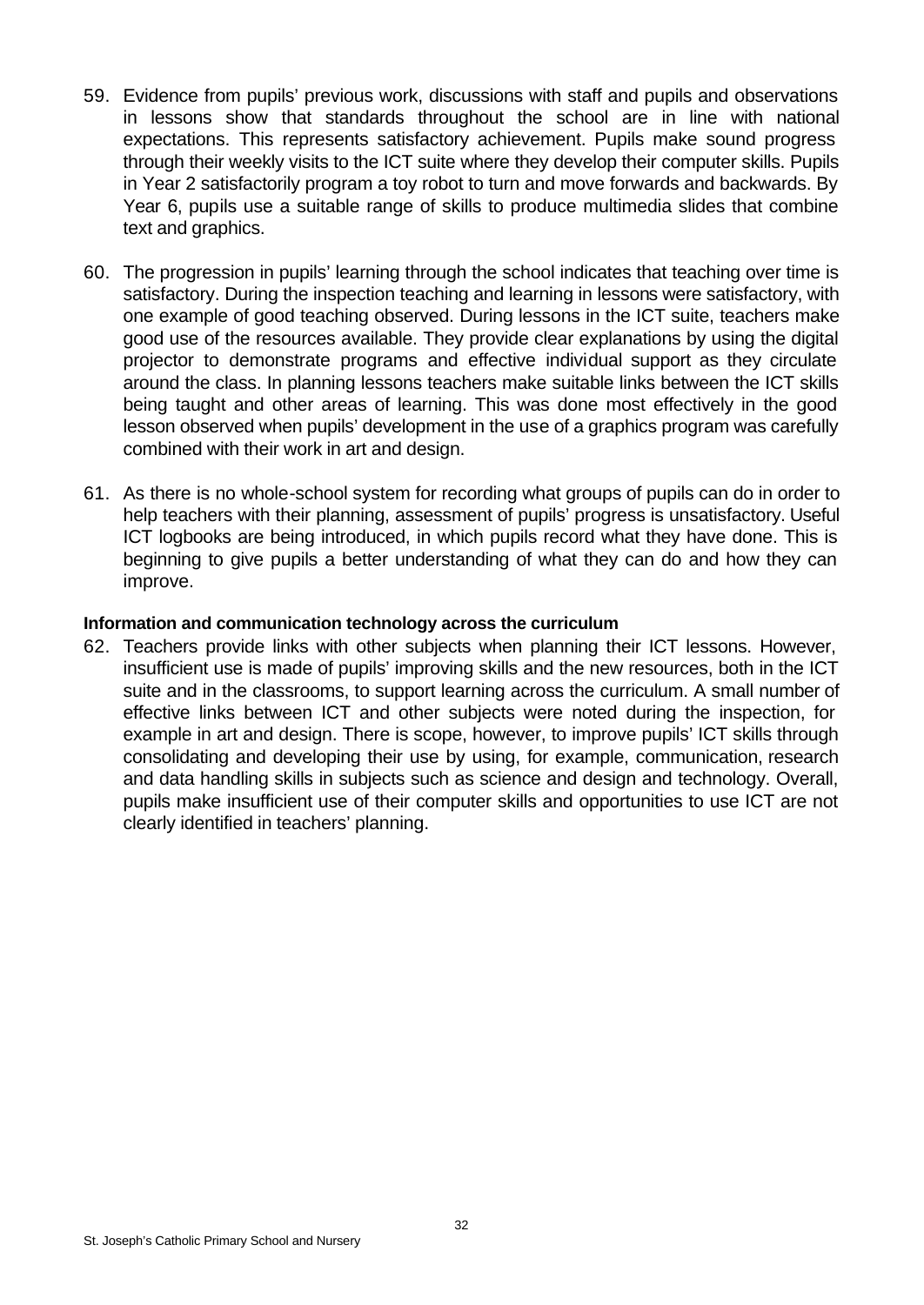#### **HUMANITIES**

- 63. In humanities, work was sampled in **geography** and **history**. All the pupils' work available was analysed, staff and pupils were interviewed and one geography lesson was seen. It is therefore not possible to form overall judgements about provision in these subjects.
- 64. The collection of pupils' work in **geography** shows that they use a satisfactory range of first hand experiences as they move through the school. Visits to the local area and further afield increase pupils' understanding of environmental issues. Teachers build on this understanding by involving pupils in a re-cycling project. This reinforces pupils' learning and knowledge and makes them more aware of steps they can take. Some pupils in Year 2 wrote thoughtful poems that demonstrated their understanding of human impact on the Earth. From the evidence gathered it is apparent that standards meet those expected by the end of Year 2 and Year 6. This reflects the findings of the previous inspection. There is little evidence of the use of ICT or mathematics to support pupils' work in geography. Pupils' work shows they do not use their writing skills effectively in geography. This restricts their achievement. The subject leader checks teachers' planning to ensure all areas of the National Curriculum are covered. There are no consistent assessment systems to show how well pupils are doing as they move through the school.
- 65. In **history**, limited work in pupils' books and displays around the school suggest that pupils receive an appropriate curriculum and pupils make satisfactory progress in the development of their knowledge and skills. In some year groups there was less recorded work than that normally found, but what was available in the books of pupils in Year 6 was broadly typical of that achieved by pupils of a similar age. However, the tasks set are often not sufficiently demanding and pupils do not have enough opportunities to apply their literacy skills. This limits their progress. Pupils in Year 2 show a satisfactory knowledge and understanding of events such as The Great Fire of London. By Year 6 pupils have broadened their knowledge about different times in history, such as the Tudor period. Visits to places of historical interest make an effective contribution to pupils' learning. Assessment procedures are not yet systematic enough to enable pupils to have a clear understanding of what aspects of historical skills they need to improve upon.

#### **CREATIVE, AESTHETIC, PRACTICAL AND PHYSICAL SUBJECTS**

- 66. The inspection did not focus on these subjects and so it is not possible to make judgements on the quality of provision across the school. A small sample of lessons or parts of lessons was observed, pupils' previous work was examined where it was available and discussions were held with staff and pupils.
- 67. Throughout the school there are attractive displays celebrating pupils' work in **art and design**. These examples show that pupils' skills of drawing and painting are developing well. Some examples, such as Year 4's shelter drawings, exceed expectations for pupils of this age. Pupils study and learn from the work of well-known artists such as Andy Warhol and Henry Moore. Two lessons were observed in art and design. The quality of teaching and learning was very good in one and good in the other. Teachers planned interesting activities, which built well on previous learning. In both lessons teachers introduced and encouraged pupils to use technical vocabulary to enable them to talk about their work. Pupils enjoy the various activities and are willing to work hard. They pay careful attention to teachers' guidance and these positive attitudes contribute to their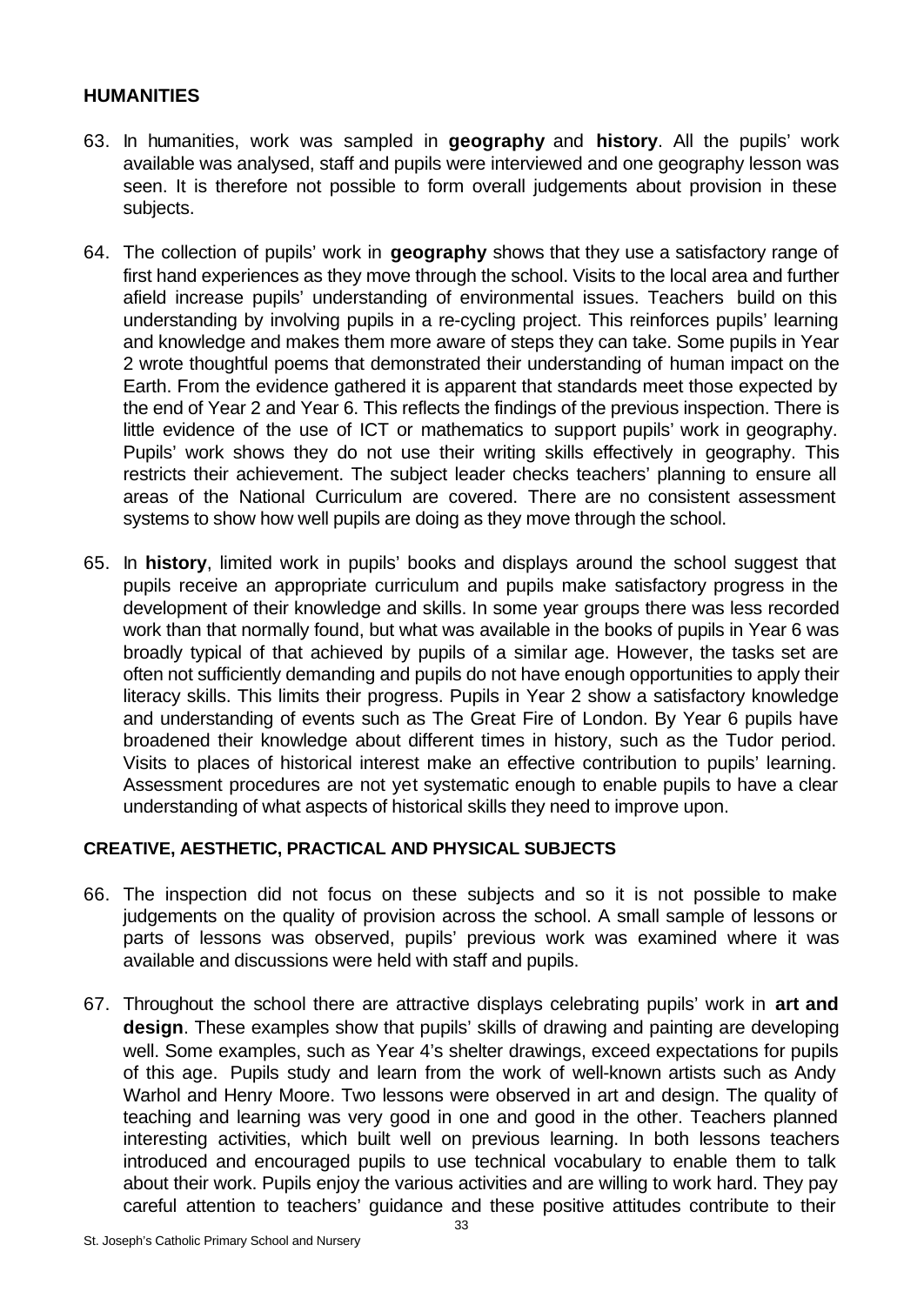good progress. Opportunities to evaluate and discuss their work help them to recognise good quality work and how they might improve what they have done.

- 68. An analysis of teachers' planning, pupils' work and photographic evidence in **design and technology** indicates the National Curriculum requirements are met. Teachers follow national guidelines when planning activities and so pupils study how everyday objects work, design and make their own models and evaluate their own results. Examples of pupils' models show satisfactory making skills, as when using recycled cardboard boxes to make wheeled vehicles and a range of materials to make picture frames. Pupils satisfactorily use their knowledge of simple electrical circuits to enhance their model lamps and make question and answer quiz cards. They plan their activities using simple sketches, which vary in quality and in the main include labels and lists of materials needed. Pupils' plans and evaluations do not make sufficient use of measurements, tally charts and graphs to show the results of their work and develop their mathematical and ICT skills. In the one lesson seen, the teacher satisfactorily introduced a new activity based on making a pressure switch for a model burglar alarm and provided suitable resources, but pupils' initial plans lacked sufficient detail of how their alarms would be built.
- 69. Two lessons were seen in **music**, so reliable judgements on provision, standards and achievements cannot be made. Teachers ensure that pupils have opportunities to develop their skills across the expected range of musical activities and pupils can extend their skills by joining the music club. Pupils regularly take part in musical performances in school and in local community events, including a local festival of the arts. They have some interesting opportunities to see and work with musicians such as a drum group. The lessons seen had a satisfactory focus and sought to develop pupils' skills and understanding through practical musical activities. In one lesson, pupils composed their own verses to fit the melody of a call and response song and made satisfactory progress in performing these. They worked together to develop their performance by adding percussion accompaniments. In the second lesson, pupils did not make as much progress because the teacher did not evaluate the pupils' learning and give them guidance on how to improve their performance.
- 70. **Physical education** lessons and parts of lessons seen during the inspection were taken by a visiting instructor as part of a locally funded project to develop basic physical skills in younger pupils. Pupils and staff benefited from this specialist input. Teachers felt that by observing the activities it broadened their knowledge of the subject. Pupils enjoyed the instructor's enthusiastic approach and found the activities fun. Consequently, they were very well behaved, attentive and worked hard at improving their performance. Each activity seen had a clear focus on developing pupils' co-ordination, as when moving between markers in the hall, stepping over low hurdles and throwing bean bags and foam javelins on the field. Lessons began with an appropriate warm-up and stretching activities and so pupils had a good understanding of the impact of exercise on their bodies. Learning in the activities seen was at least satisfactory and at times good. The school has an adequate programme of swimming lessons for pupils in Years 3 to 6 and by the end of Year 6 most pupils reach the standard expected by the National Curriculum and many exceed it. The subject makes a good contribution to pupils' social development through the very wide range of after-school sporting activities made available to pupils.

### **PERSONAL, SOCIAL AND HEALTH EDUCATION**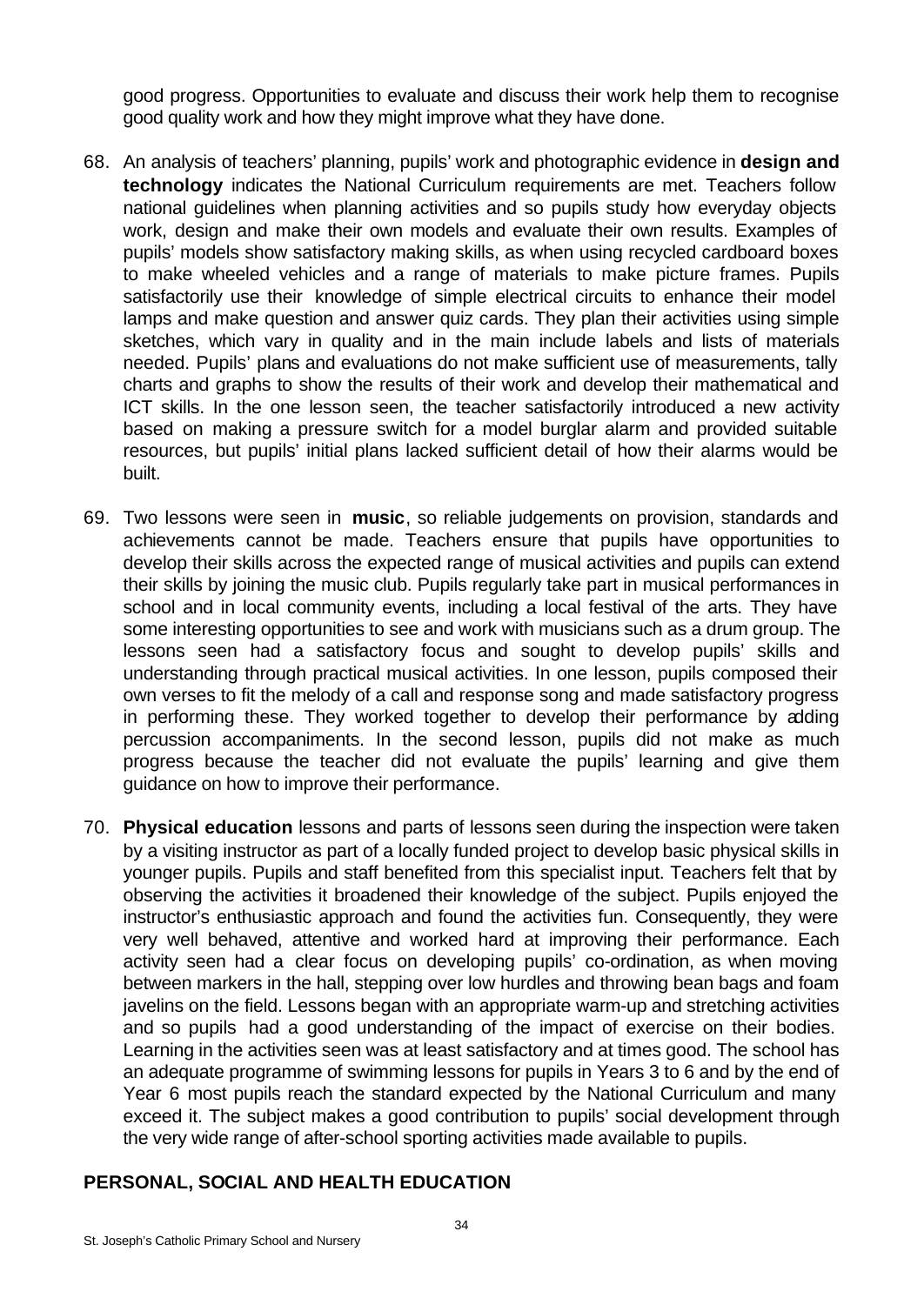This curriculum area was sampled and the evidence indicates that the programme for personal, social and health education is **good**.

71. Pupils' personal, social and health education is embedded in all aspects of the school's work and the three sessions seen were good. Pupils do well in developing a secure understanding of their own personal worth and awareness of their place within the school community. They are taught, for example, from an early age to take on responsibilities and participate in school activities. During regular circle time<sup>4</sup> sessions pupils are encouraged to talk about and share their thoughts and feelings, and explore relationships. Through talking about their own feelings, they learn to handle them in a positive way. Pupils of all ages learn why they need to follow rules in order to live harmoniously with others and because adults show them respect and courtesy, they know that other people care for them. Pupils' very good behaviour reflects their understanding about right and wrong and the absence of bullying shows how they care for and about each other. From their work in science and physical education, they know about a healthy lifestyle and that food and exercise play an important part in growing up healthy and strong. Pupils in Year 6 have a clear understanding of relationships and a good level of understanding of issues such as alcohol abuse and drug misuse because of the well-structured programme of health education that forms part of pupils' work in science.

<sup>&</sup>lt;sup>4</sup> During Circle Time pupils discuss a wide range of personal and general issues. It is agreed by all pupils that no interruptions should occur and only one person at a time will speak. Respect for other pupils' views will occur at all times and therefore pupils feel confident that they can talk with ease and free from any form of interference of interruption from other children.